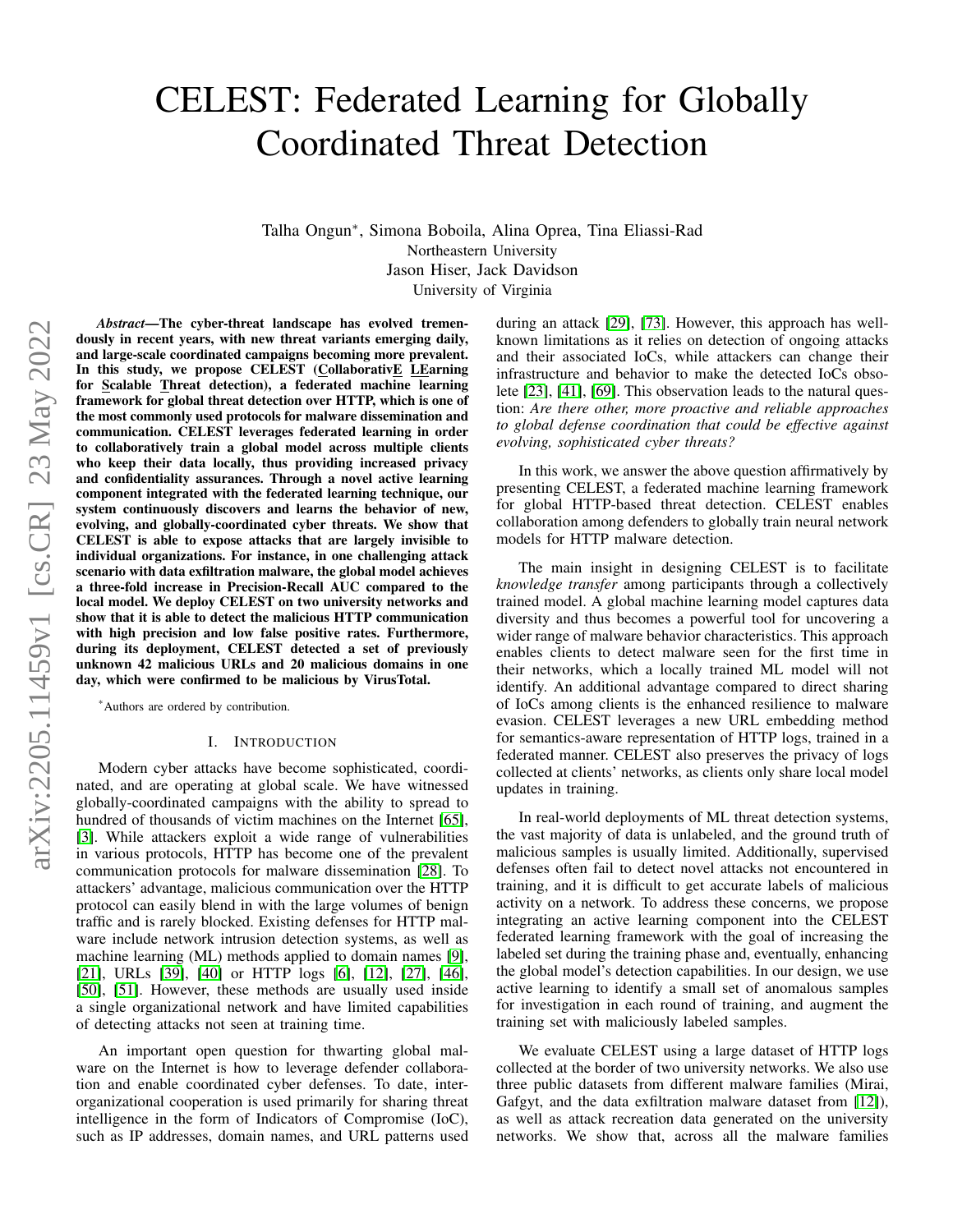we considered, the global model outperforms local models trained on a single client's data. The improvements obtained by global models are significant: For instance, the global model is able to detect a data exfiltration malware family with three times higher Precision Recall AUC (PR-AUC) than the local model. Importantly, global defenses enable clients to detect new malware in their environments (i.e., malware that they have not seen in training), which is learned from the models shared by other clients participating in the federated protocol. We further demonstrate that when the active learning is enabled, CELEST is able to detect *completely new malware, for which labels are not available in training at any of the clients*. In particular, the key intuition to enable new malware discovery is to include an anomaly detection module trained on each client network with the goal of detecting and labeling anomalies in the network. Often, new attack instances will result in anomalous traffic relative to the benign traffic. Once the anomalies are confirmed as attack instances, they are added to the next round of federated learning training, and the global model will learn to recognize these newly discovered attacks.

Finally, we deploy CELEST on the two university networks using three attack recreation exercises performed at intervals of several months. We show that CELEST detects the malicious communication carried out during the attack recreation with high precision and false positive rates lower than  $3.3 \times 10^{-5}$ on both networks. Moreover, the model trained during the first experiment still has strong performance on an evasive attack exercise performed four months later. In addition, CELEST detected a set of 42 previously-unknown malicious URLs and 20 domains on the two networks, which were confirmed malicious by VirusTotal.

To summarize, our contributions are:

- Federated learning for global cyber defense: We design CELEST, a scalable and privacy-preserving framework for federated training of global neural network models, which enables early-stage HTTP malware detection at participating organizations.
- URL embeddings: We create new URL embedding representations via federated training of word embedding models that preserve the semantic URL structure.
- Active learning for limited ground truth: We introduce an active learning component in our federated design, which selects samples for investigation and labeling using an anomaly detection module, and thus enables the discovery of completely new attacks.
- Comprehensive evaluation: We evaluate CELEST using large-scale datasets from two university networks, three public malware traces, and three attack recreation exercises. We show that global models trained in CELEST have high precision and recall, and low false positive rates, improving significantly upon locally trained models. We also demonstrate the resilience to adversarial evasion in one of the attack exercises.
- Deployment and detection of unknown malware: We deploy CELEST on the two university networks and find instances of previously-unknown malware (42 malicious URLs and 20 malicious domains).

## II. PROBLEM DEFINITION, THREAT MODEL, AND BACKGROUND

In this section, we discuss the problem of HTTP malware detection, the limitations of existing solutions, and introduce our system requirements and threat model. We also provide the required background in federated learning and NLP text representation.

# *A. Detection of HTTP-based malware*

HTTP is one of the most widely used protocols by adversaries to perpetrate malicious activities, such as data exfiltration [\[4\]](#page-13-9), vulnerability exploitation [\[70\]](#page-15-2), and covert channel communication [\[26\]](#page-13-10). Command-and-control (C2) servers often use HTTP to send commands to compromised systems and receive stolen data [\[71\]](#page-15-3), [\[64\]](#page-14-7). Prior work proposed a variety of methods for detecting malicious network activity over HTTP, including URL-based detection [\[40\]](#page-14-2), [\[42\]](#page-14-8), detection using web-proxy logs [\[6\]](#page-13-4), [\[27\]](#page-13-6), [\[46\]](#page-14-3), [\[50\]](#page-14-4), [\[51\]](#page-14-5), and application fingerprinting [\[12\]](#page-13-5), [\[13\]](#page-13-11), [\[53\]](#page-14-9). We focus on malicious activity detection using HTTP logs for several reasons. First, while malicious URL detection is shown to be successful in mitigating certain attacks (e.g., phishing), HTTP-based detection methods are able to address a variety of attack surfaces used by different malware families. Second, the HTTP-based methods avoid deep inspection of the payload which could be obfuscated by attackers, and rely only on the HTTP headers for increased scalability and lower computation costs. Lastly, these approaches utilize common HTTP logs collected by web proxies installed at the border of enterprise networks, which most enterprises' use as part of their perimeter control.

Most of the existing machine learning detection techniques on HTTP logs attempt to detect malware activity within a single network by training local models on labeled data available in that network [\[27\]](#page-13-6), [\[6\]](#page-13-4), [\[50\]](#page-14-4), [\[51\]](#page-14-5). As attackers employ various techniques to evade detection, such as changing the C2 protocol, or changing the domain names and the IP addresses of the C2 infrastructures, local models will fail at detecting these. In this work, we address the problem of *designing global detection of HTTP malware by coordination among multiple participating organizations*. We believe that collaboration among multiple defenders is critical in enabling a better and more resilient cyber defense strategy and will lead to more effective threat detection methods. Unfortunately, the state of the art in collaboration among multiple defenders is based on threat intelligence sharing platforms, which enable sharing of indicators of compromise (IoCs) after attacks are detected. IoCs have limited utility at detecting cyber threats, particularly as IoCs become stale with small changes to attackers' malicious infrastructures or communication protocols. We are interested in more proactive, coordinated approaches among defenders that can resist evolving cyber attacks.

In designing our system, we identified several requirements for real-world deployment in participating organizations:

- Globally coordinated detection: We are interested in global methods that expose attacks promptly, when they are still largely invisible to individual organizations.
- Real-time processing: We require real-time processing of HTTP logs to generate predictions on individual HTTP logs when the model is deployed. This approach enables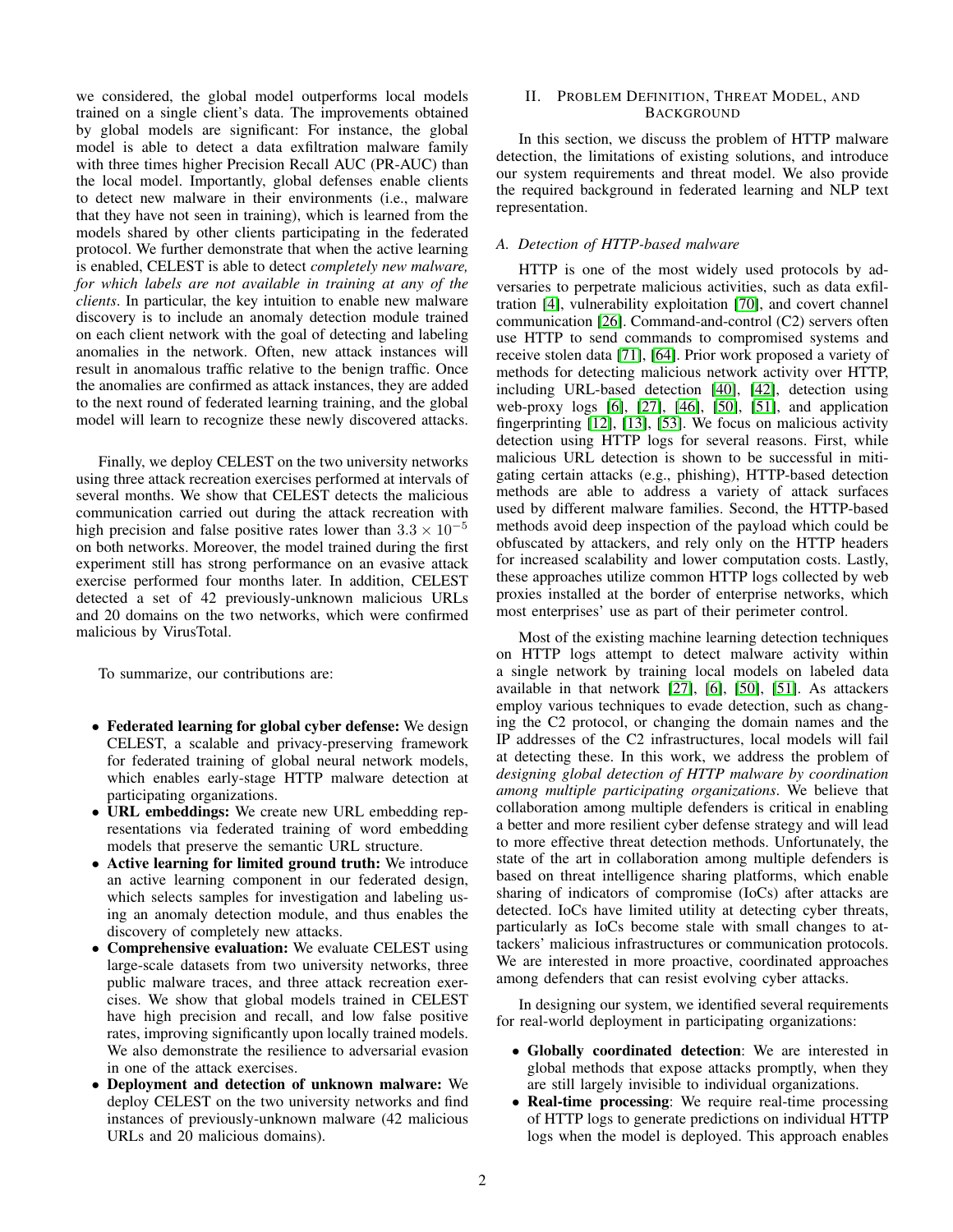early-stage attack detection and thus minimizes the damage inflicted by an attack.

- Scalability: We would like to run the system on multiple networks with large volumes of logs.
- Log privacy: The system should require minimal data sharing across the participating clients, in order to ensure the privacy of sensitive security logs (which might include users' browsing history and machine configurations).
- High accuracy: To be used in production, the system should have high accuracy, precision, and recall, as well as low false positive rates across different classes of HTTP-based malware attacks.

Challenges. Detecting malicious communication over the HTTP protocol is challenging for multiple reasons: First, the malicious traffic transmitted on the HTTP protocol is blending in with large volumes of legitimate traffic generated by users, making detection very difficult. Second, there is a high imbalance among the malicious and benign samples on a single network, making it challenging to train supervised learning methods with high accuracy and low false positive rates [\[63\]](#page-14-10). Third, most existing systems for HTTP malware detection employ some form of aggregation of events from multiple logs. For instance, beaconing detection methods apply time series analysis on multiple communication events to the C2 server to detect periodic communication [\[27\]](#page-13-6). It is challenging to detect malicious HTTP communication in real-time, as it requires generating a prediction on individual log events.

# *B. Threat Model*

We aim to design a globally coordinated system with multiple participating clients for detection of malicious activity over the HTTP protocol. The malicious communication could be part of multiple stages of a malware campaign, including malware delivery, the C2 communication with the malicious server, and data exfiltration activities. We assume that the attacker compromises one or multiple victim machines within the participating client networks. Hosts in the network can be infected in a variety of ways, such as vulnerability exploits, social-engineering, and drive-by download attacks. The infection vector might not occur over HTTP and therefore, our system might not be able to detect the initial infection. However, our goal is to detect any subsequent malicious communication over HTTP, which is a common communication channel once attackers have established foothold in a network.

Our system analyzes HTTP logs collected at the border of the monitored networks. We assume that these logs are not compromised by the attacker. Many enterprise networks deploy web proxies that act as man-in-the-middle agents in TLS communication, therefore the techniques we design can also be applied to malware communication over HTTPS. The participating clients run local computation on the collected logs for training local models, and share those with a central server for aggregation. We assume that the attacker does not compromise the machine learning training process, and we also assume that the central aggregator correctly follows the protocol for aggregating the local updates into a global model.

We recognize that clients participating in the protocol might be subject to data poisoning attacks (in which the logs they collect are under the control of an adversary), or model poisoning attacks (in which the adversary controls the updates sent to the central aggregator). We believe that this is an orthogonal problem, for which we could apply existing defenses against poisoning attacks [\[16\]](#page-13-12). We therefore leave resilience against poisoning for globally coordinated cyber defenses as future work.

# *C. Background on Federated Learning and NLP*

Federated Learning. Federated Learning (FL) [\[43\]](#page-14-11) is a machine learning technique designed for collectively training a global model among multiple clients interacting with an aggregation server. There are three main steps involved in federated training. First, the global model is initialized on the central server and shared with all participating clients, along with initial parameters. Next, the clients train the global model locally, on their individual data, and send the updated parameters back to the central server. Using the updated parameters from all clients, the server updates the global model and shares the updated model with the clients to start a new iteration. We consider the cross-silo FL setting, suitable for a relatively small number of clients, in which all clients participate in each round of training [\[31\]](#page-14-12). In settings with millions of clients (such as Google GBoard training on mobile phones [\[75\]](#page-15-4)), the cross-device FL approach performs sampling of clients in each round of training.

FL has been successfully used in multiple domains, including NLP, authentication, privacy preservation, trust management and intrusion detection [\[1\]](#page-13-13), [\[17\]](#page-13-14), [\[35\]](#page-14-13), [\[75\]](#page-15-4). Applications of FL in threat detection are promising for two main reasons: 1) safeguarding the data is ensured by keeping it locally on the client organizations, and 2) since attack examples are significantly fewer on each individual client, the collaborative nature of FL enables the design of better performing machine learning threat detection systems. Thus, local models can be improved by taking advantage of previously-detected threats from other clients, which will be included in the global model via local model updates.

Text representation in NLP. There are a number of different ways to represent text proposed in the natural language processing (NLP) community.

The traditional count-based technique for extracting word features is based on the family of models called Bag-of-Words, which includes methods like term frequencies, TF-IDF (term frequency-inverse document frequency), N-grams, etc.

This feature representation was shown to have several limitations, such as the large feature space, inability to capture context, and limited generalization [\[5\]](#page-13-15), [\[34\]](#page-14-14), [\[58\]](#page-14-15), [\[59\]](#page-14-16).

These shortcomings have been the motivation of recent research to explore deep learning strategies to capture the context of words in a vector representation called word embeddings. Some well-known methods successfully used in the NPL community are Word2Vec and FastText.

Word2Vec [\[44\]](#page-14-17), [\[45\]](#page-14-18) uses neural networks to generate dense word embeddings that capture contextual and semantic similarities such that similar words will be closer in the embedded vector space.

FastText is an extension of Word2Vec [\[11\]](#page-13-16), [\[30\]](#page-13-17), where each word is treated as composed of character n-grams. Thus,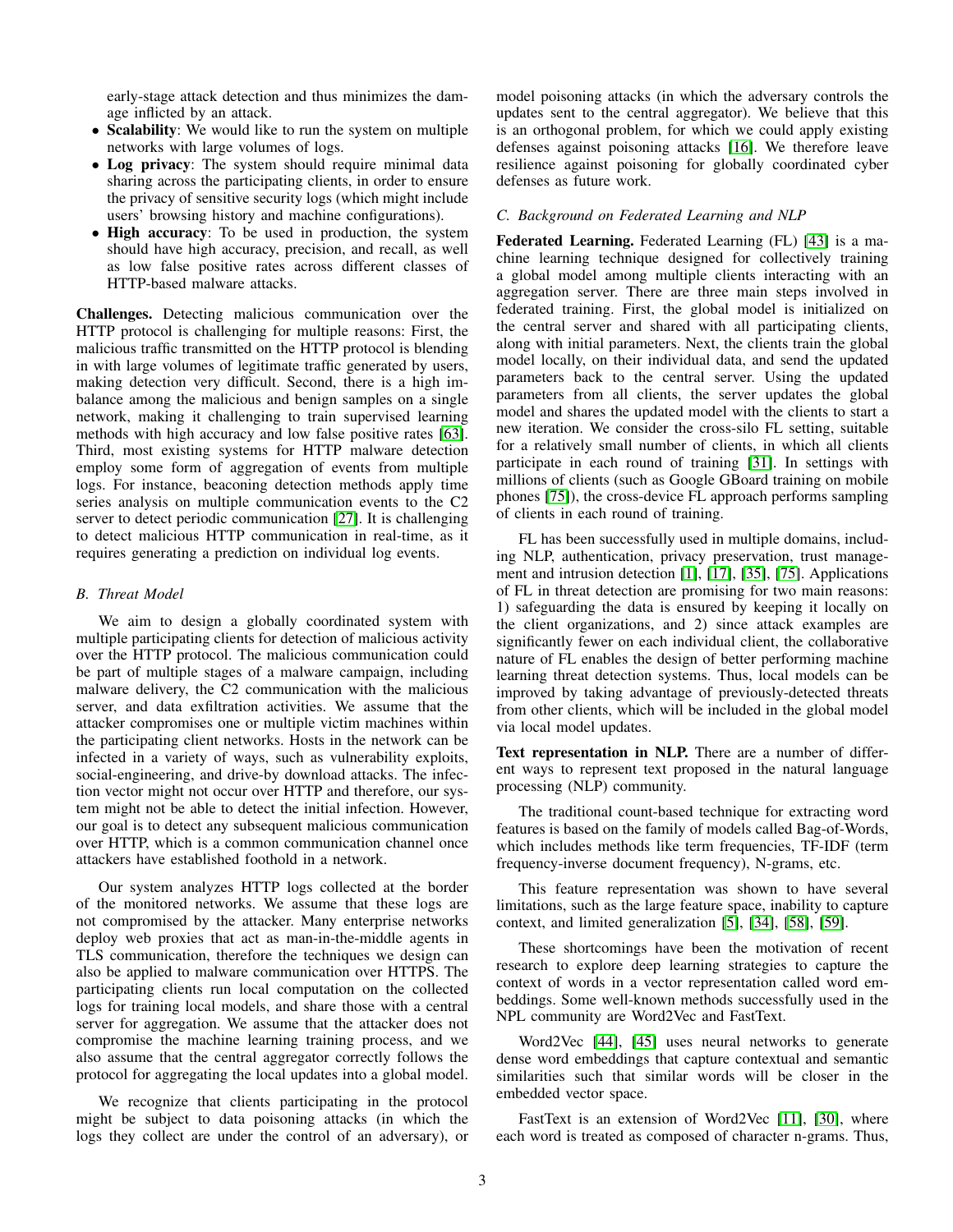<span id="page-3-0"></span>

Fig. 1: Overview of the CELEST federated learning (FL) framework used to train a global model for HTTP malware detection. Multiple networks participate as clients in the FL protocol. Feature extraction is performed using an embedding model and local model updates are shared with a central server, which aggregates them into a global model. A novel active learning component is used to augment the ground truth through sample selection. At testing time, the global model is applied to each network and detections are prioritized for investigation.

rare words generalize better at the expense of training space and time requirements, which depend on the choice of hyperparameters controlling the minimum and maximum n-gram sizes.

#### III. SYSTEM OVERVIEW AND METHODOLOGY

In this section, we provide an overview of our CELEST system for global cyber defense. We then introduce our federated word embedding method used to represent semantic information from URL strings and our HTTP log feature extraction. Finally, we provide details of the federated learning methodology employed in our system for global model training, and we introduce our active learning design.

# *A. System Overview*

An overview of the CELEST federated learning framework for global defense is given in Figure [1.](#page-3-0) Each participating client collects HTTP logs at its network border, and the training data is labeled as Malicious or Benign. The feature extraction phase processes individual HTTP logs and generates a set of 5862 features (Section [III-B\)](#page-3-1). The embedding model for URL representation is trained in a federated manner among clients (Section [III-C](#page-4-0) and Figure [2\)](#page-5-0). Once the features are extracted from training data, the clients start the federated training protocol with a central aggregator. In each round of training, the global model is sent to the clients, which update it using their local HTTP feature vectors, and send their updates to the server (Section [III-D\)](#page-5-1). We also introduce an Active Learning component which uses a local anomaly detection module to augment the ground truth of malicious activities through sample selection (Section [III-D](#page-5-1) and Figure [3\)](#page-6-0). We detail each component of CELEST in the following sections.

#### <span id="page-3-1"></span>*B. Feature Extraction from HTTP Logs*

There are several important aspects that need to be considered when designing an ML system for cyber defense. These include: 1) what features to use to distinguish malicious and benign activity, and also 2) how to represent these features in order to capture semantic information from log data. Previous work on HTTP malware detection has used a wide range of feature representations, including:

- Lexical features generated from bag-of-word representations of URLs [\[10\]](#page-13-18), [\[39\]](#page-14-1), [\[40\]](#page-14-2) and other text characteristics such as domain length, entropy and character types [\[14\]](#page-13-19), [\[33\]](#page-14-19).
- Character and word embeddings of URLs [\[34\]](#page-14-14), [\[60\]](#page-14-20).
- Host-based features to include IP address, domain name, and AS properties [\[39\]](#page-14-1), [\[50\]](#page-14-4).
- Timing-based features for detecting beaconing C2 activities [\[27\]](#page-13-6).
- Aggregated features over multiple connections to a domain [\[6\]](#page-13-4), [\[50\]](#page-14-4), [\[51\]](#page-14-5).

Our system is unique in its requirement for real-time processing of HTTP log events. Thus, timing features and aggregated features over multiple HTTP logs or flows are not applicable in our setting. We represent each HTTP log event as a vector of numerical representations of individual HTTP header fields, as shown in Table [I.](#page-4-1) We leverage all the available fields in HTTP logs, except the source IP address (since our detection methods are not specific to the host machine), and source port (which does not carry information related to our detection task). We include three feature categories: *embedding features* for domain, URL, and web referer representation, *categorical features* for external IP subnet, port, user agent string, method, status code, and content type, and *numerical*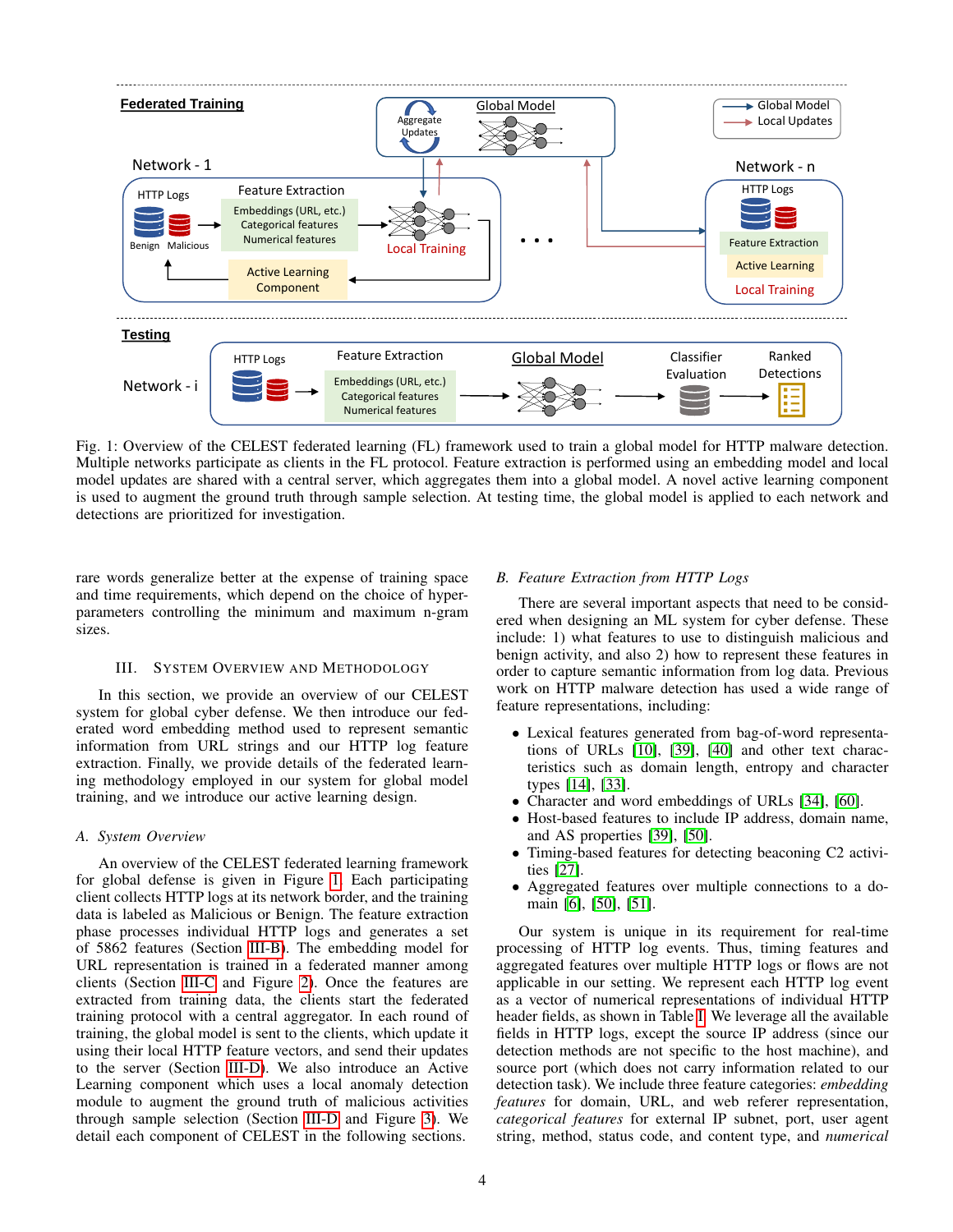*features* for request and response size, transaction depth, and browser version. We justify the selected representation for each category below.

Embedding features for URL representation. URLs are used by malware to communicate information with C2 servers, through various parts of the URLs, including sub-domain, parameters, query string, file name, and fragment. Therefore, it is important to have an effective, semantics-aware feature representation of URLs. The most common method to capture textual properties of URLs is based on lexical features using Bag-of-Words (BOW) representation. In this approach, the URL string is split into component words delimited by special characters, and all the distinct words in the training set become features [\[10\]](#page-13-18), [\[39\]](#page-14-1), [\[40\]](#page-14-2). Given N distinct features represented by words  $(w_1, w_2, ..., w_N)$ , each URL is encoded as a vector  $v \in R^N$ , where  $v_i$  is 1 if the word  $w_i$  is present in the URL, and 0 otherwise. However, this feature representation results in a large feature space, and is not able to capture semantic aspects or to generalize to new words not encountered in training. Other syntactic feature representations capture statistics on character distribution, domain and URL length, entropy of characters [\[33\]](#page-14-19), and can be easily evaded by malware. There are a few existing works that have used embedding methods for URL representation, but they are either using characterlevel embeddings (which do not account for the URL structure and are also syntactic) [\[60\]](#page-14-20), or word-based embeddings which cannot generalize to new tokens [\[34\]](#page-14-14).

To address these limitations, we train our own embedding models using NLP methods – Word2Vec or FastText – to construct semantic token embeddings for URL representation. Different from prior work, we create an embedding model which preserves the semantic structure of the URL, handles new tokens at deployment time, and can be trained in a federated fashion. In Figure [2,](#page-5-0) we illustrate our process for creating the embedding representation, First, we parse the URLs into tokens to preserve the structure of an URL, consisting of multiple components: protocol, subdomain, domain, suffix and other optional parts like path, query and fragment. Each URL is viewed as a sentence of words (i.e., tokens) and is used for training a token-based embedding model in an unsupervised manner. We will discuss the details of our federated method for the URL embedding training in the next section. After the training is finalized, each URL component (e.g., domain, path, query string, parameter) is allocated a fixed number  $n_c$ of token vectors, where  $n_c$  is a configurable hyper-parameter selected based on the training data distribution. For instance, we use five tokens for parameter representation and ten tokens for the query field. This way, we generate an embedding vector representation of fixed size for each URL component.

In addition to generating embedding representations for the URL field in HTTP logs, we also include embedding representations for domain names and web referer using the same embedding model.

Categorical and numerical features. Several fields in the URL are categorical (e.g., user-agent string, port) and we generate one-hot encodings of these features. We first parse the user-agent string to extract device, browser, and OS information before generating one-hot representations of these attributes. We parse IP addresses into 4 tokens and we generate one-hot encodings of the first 3 tokens to capture subnet information. For instance, two IP addresses in the same /24 subnet will have the first 3 IP tokens identical, and this will capture malware that rotates the C2 IP address in the same subnet. We also incorporate a series of numerical features including request and response length, version, and several binary features that indicate the presence of a specific field in the HTTP log (i.e., host, URI, referer, user agent and method). Lastly, we use a binary feature to indicate that domain name is an IP address. In total, we define a feature representation comprised of 5862 features for each HTTP log event.

<span id="page-4-1"></span>

| <b>Type</b>                  | Fields                                                                  | <b>Description</b>                                                                                                                      |  |  |  |  |
|------------------------------|-------------------------------------------------------------------------|-----------------------------------------------------------------------------------------------------------------------------------------|--|--|--|--|
| <b>Embedding</b><br>features | URL, Domain Name<br>and Referer                                         | Based on embedding models that<br>preserve URL and domain structure.<br>$(2176$ features)                                               |  |  |  |  |
| <b>Numerical</b><br>features | Request and Response<br>Size, Transaction<br>Depth, Version             | Represented as float. (4 features)                                                                                                      |  |  |  |  |
|                              | <b>UA Browser</b><br>Information                                        | Browser version from UA<br>represented as float. (2 features)                                                                           |  |  |  |  |
|                              | <b>Binary Features for</b><br>host, URI, referer,<br>user agent, method | Binary features to indicate the<br>existence of certain fields in the<br>HTTP log. (5 features)                                         |  |  |  |  |
| Categorical<br>features      | External IP                                                             | IP subnets are represented as a<br>sequence of three tokens<br>corresponding to the octets, and then<br>one-hot-encoded. (768 features) |  |  |  |  |
|                              | Port                                                                    | Destination port, one-hot-encoded.<br>(100 features)                                                                                    |  |  |  |  |
|                              | User Agent                                                              | User agents are parsed to retrieve<br>device, browser, and OS, which are<br>one-hot encoded. (2542 features)                            |  |  |  |  |
|                              | HTTP Method, Status<br>Code, Content Type                               | Represented as one-hot-encoded<br>vectors. (267 features)                                                                               |  |  |  |  |

TABLE I: Features extracted from HTTP logs. Each HTTP log is represented as a fixed-size vector containing numerical representations of these features.

## <span id="page-4-0"></span>*C. Federated Embeddings for URL Representation*

We now discuss the considered approaches for generating URL embeddings. We also present our final design for training the embedding model in a federated fashion, which is illustrated in the top part of Figure [2.](#page-5-0)

The first option we considered is a centralized training of the word models using either Word2Vec or FastText architectures. The training of the embeddings model is carried out on the server using the data collected from all the clients. Thus, a single entity (i.e., the server) has access to the entire data, and uses it to learn the vector embeddings from the URLs (or domain, referer). This approach suffers from scalability and privacy issues, as all the raw URL data has to be collected in a central server to perform the training.

We are interested in a more privacy-preserving and scalable approach for distributed training of the embeddings among multiple participants. In theory, it is possible to apply the Federated Averaging algorithm to train Word2Vec or FastText models. However, in practice, there are a number of challenges that prevented us for adopting this solution. First, existing libraries for word embedding generation such as GenSim are highly optimized (e.g., they have custom C implementations and parallelize gradient updates using multiple cores), and it is not immediately clear how to leverage these libraries in combination with the Federated Averaging algorithm (which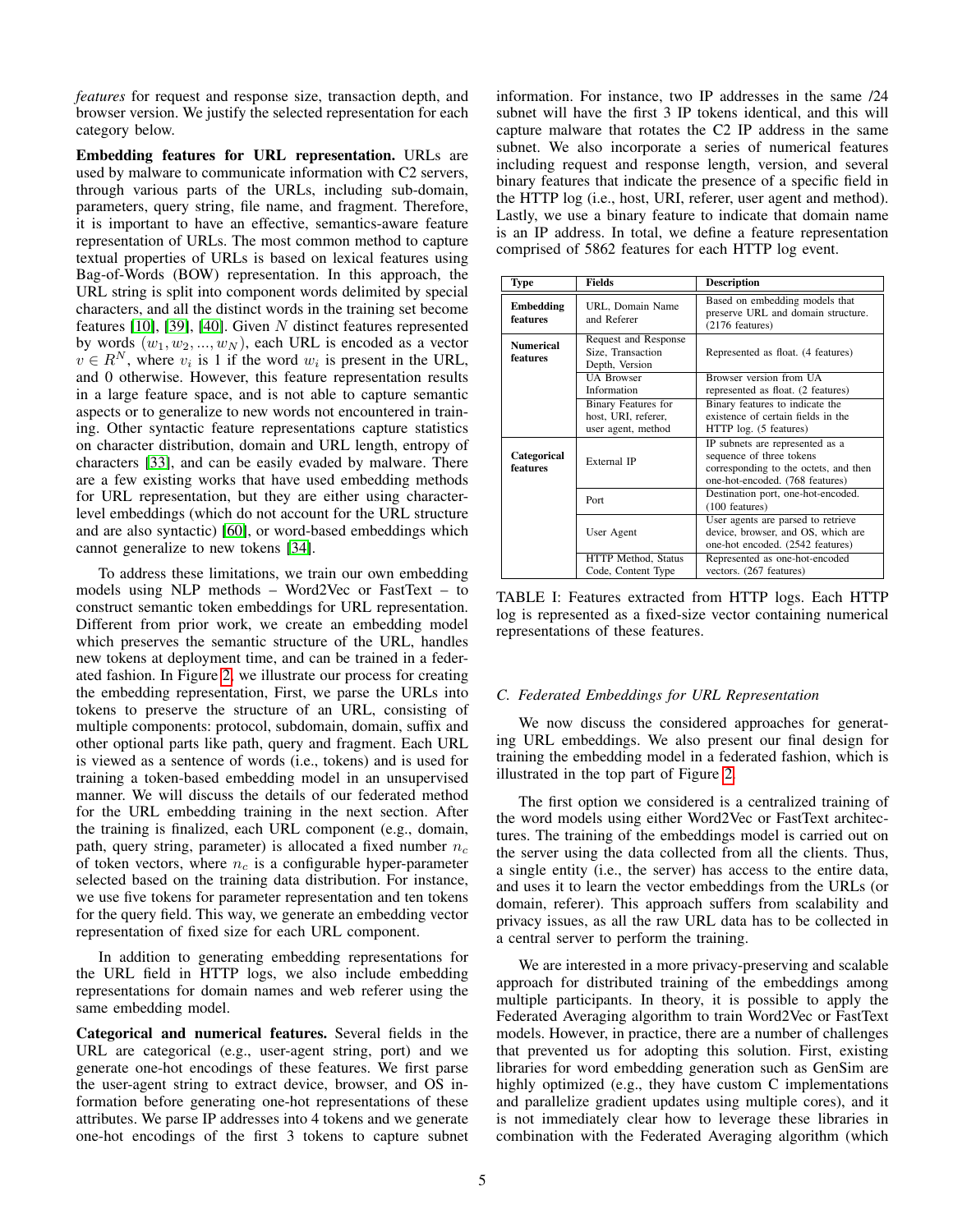<span id="page-5-0"></span>

Fig. 2: Federated embedding model generation for URL representation.

requires server-side aggregation of local model updates). Second, Federated Averaging for Word2Vec has been shown to exhibit slow convergence due to the large size of updates sent in each iteration [\[8\]](#page-13-20).

Based on these considerations, we developed a distributed approach using integrated sequential client updates. In this approach, each client has access to its own data and updates the global embeddings model locally, using its entire corpus. The client sends the updated global model back to the server, who acts as a trusted central coordinator. The clients apply their updates sequentially, in a round robin fashion, over multiple iterations. Algorithm [1](#page-5-2) describes the federated word embedding generation procedure.

When instantiated with Word2Vec, this method still requires a common word (i.e., token) vocabulary. To address this requirement, the clients send their token frequencies to the server in a pre-processing phase. The server aggregates them, deciding on a lower bound frequency (e.g., all tokens that appear more than once), and sends the global vocabulary back to each client. The privacy of the system can be further enhanced with FastText embeddings, which use n-grams (i.e., sequences of n characters) as tokens. This method will alleviate the need to share tokens in advance, as we can consider all the possible n-grams to constitute the vocabulary. FastText has the additional advantage of supporting new tokens not observed at training time by generating n-gram representations for them. This property is an important one, as adversaries can change parts of the URLs to evade detection (for example, the query string, path, and parameters can be easily updated). As we show in our evaluation, FastText and Word2Vec perform similarly in performance (and have higher performance than lexical features, as expected). For these reasons, we select federated FastText as the preferred embedding method for CELEST URL representation.

# <span id="page-5-1"></span>*D. Global Model Training for HTTP Malware Detection*

During the training phase of CELEST, multiple client organizations learn a global model for HTTP malware detection. We use the Federated Averaging algorithm [\[43\]](#page-14-11) to train global <span id="page-5-2"></span>Algorithm 1 FederatedEmbeddings.  $V$  is the vocabulary,  $E$  is the word embedding model,  $C$  is the set of participating clients,  $D_c$  is the local dataset at client  $c$ .

1: Initialize E 2:  $V \leftarrow \text{CreateVocabulary}()$ 3: procedure SERVERTRAINEMBEDDINGS 4: for each client  $c \in C$  do 5: SendModel $(E, c)$ 6: ClientUpdate $(E, c)$ 7:  $E \leftarrow \text{ReceiveModel}(c)$ 8: end for 9: end procedure 10: **procedure** CLIENTUPDATE( $E, c$ )  $\triangleright$  Update the embedding model  $E$  at client  $c$ 11:  $E \leftarrow \text{trainEmbeddings}(V, E, D_c)$ 12: Send  $E$  to server 13: end procedure

neural network models using a central aggregation server. The training of the neural network models is based on the HTTP log representation described in Section [III-B.](#page-3-1) To train supervised models, labels of HTTP logs need to be obtained, a known challenge in cyber security [\[63\]](#page-14-10). For this requirement, we use multiple sources of malicious data, including three public datasets, a network intrusion detection system available in one of the university networks, and labeled data from three attack recreation exercises.

Active Federated Learning. In real-world deployments of threat detection systems, the labeled set of malicious logs is usually limited, as the vast majority of data is unlabeled. Additionally, as new attacks occur on the Internet, existing defenses fail to detect them, and therefore it is not easy to get accurate labels of malicious activity on a network. To address these concerns, we integrate an active learning component into the CELEST with the goal of augmenting the ground truth of malicious activities during the training phase and, eventually, improving the global model's detection capabilities in an online fashion [\[38\]](#page-14-21).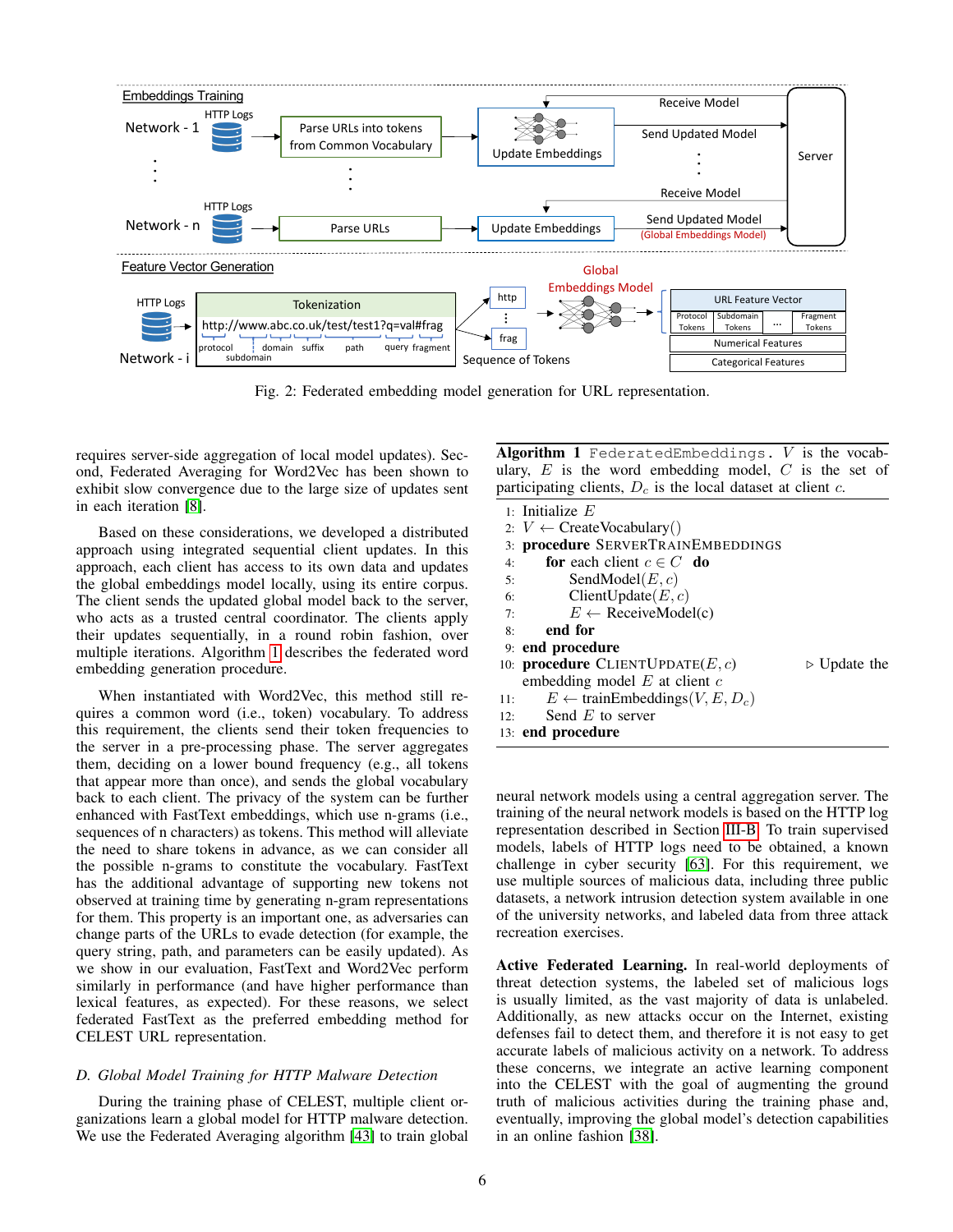<span id="page-6-0"></span>

Fig. 3: Overview of the active federated learning framework.

The goal of active learning, shown in Figure [3,](#page-6-0) is to facilitate sample selection and utilize the limited budget available for analyst investigation for labeling the selected log samples. The newly labeled samples will be added back to training and used in the next iteration of federated learning. This approach fits particularly well with federated learning, which is designed for continuous training over time, and thus can account for malware evolution over time.

To the best of our knowledge, CELEST is the first threat detection system using active learning in a federated method of training with limited labeled data. The main remaining design decision is how to select samples at each iteration for analyst labeling. For this task we propose a local anomaly detection module at each client, which will be trained on the unlabeled client data in order to detect the highest ranked anomalies. Prior work [\[7\]](#page-13-21), [\[48\]](#page-14-22), [\[49\]](#page-14-23) shows that anomaly detection can find new malicious behavior in unlabeled data, and we leverage this observation in our design. In addition, we also select samples for labeling from the top ranked HTTP log events obtained with the current global model at each client. Intuitively, the selected samples will also contribute to enhancing the ground truth of malicious logs. Given a fixed budget 2U denoting the number of samples that can be investigated in an iteration, we use half of it  $(U \text{ samples})$  for anomalous samples, and the remaining  $U$  samples for highest ranked samples by the global model. The Active Federated Learning procedure is illustrated in Algorithm [3.](#page-6-0)

## IV. EVALUATION

We design experiments to address the following research questions:

RQ-1: What is the performance of embedding models for URL feature representation? Can a *federated* embedding approach achieve comparable performance to a *centralized* embedding model? Do embedding models offer performance gains over lexical feature representations? (Section [IV-B1\)](#page-7-0)

RQ-2: What feature group is most relevant in detecting HTTP malware? We define several feature groups to represent an HTTP event and investigate the utility of each of these groups at detecting malicious samples. How does Algorithm 2 ActiveFederatedLearning. Parameters:  $w_t$  global model at time t;  $D_c^t$  local dataset at client c and time t;  $A_c^t$  anomaly models at client c and time t; U budget.

- 1: **procedure** CLIENTUPDATE $(c, w_t)$   $\triangleright$  Update the global model at client c
- 2:  $D_c^t \leftarrow D_c^t \cup \text{SampleSelection}(w_t, t)$
- 3:  $w_{local} \leftarrow localTraining(w_t, D_c^t)$
- 4: Send  $w_{local}$  to the server
- 5:  $A_c^t \leftarrow \text{trainAnomalyModel}(D_c^t)$
- 6: end procedure
- 7: procedure  $SAMPLESELECTION(w, t)$
- 8:  $D^r$  ←rank $(w, D_c^t)$
- 9:  $L_c \leftarrow \text{investigate}(D^r, U)$
- 10:  $D^a$  ← anomalyDetection( $A_c^{t-1}, D_c^t$ )
- 11:  $L_a \leftarrow \text{investigate}(D^a, U)$
- 12: return  $L_c \cup L_a$
- 13: end procedure

<span id="page-6-1"></span>

Fig. 4: Volume of HTTP logs in UNI-1 (left) and UNI-2 (right) during a period of 12 days. UNI-1 is a larger network and has more traffic. There are on average 20 million logs at UNI-1 and 9 million logs at UNI-2 daily.

detection perform when *all* the features are used together? (Section [IV-B2\)](#page-8-0)

RQ-3: Does federated learning improve malware detection compared to locally trained models? We assess the advantage of global models that use coordinated detection over local models for a variety of malware families. Can FL expose *new* attacks that are largely invisible to individual organizations? (Section [IV-C\)](#page-8-1)

RQ-4: How well does the global model scale? Is the federated training scalable to handle more clients? We are looking at the impact of increasing the number of participating clients on detection performance. (Section [IV-D\)](#page-9-0)

RQ-5: Does active learning help when there are unknown threats in the networks? We study a particularly challenging case: faced with new malware, neither of the clients have labeled data available. Can active FL discover anomalous traffic and aid detection? (Section [IV-E\)](#page-9-1)

#### *A. Experimental Setting*

*1) Datasets:* We use a number of data sources to evaluate our system. We use the two university networks' traffic as background data, and use different malicious data sources for different experiments as explained below.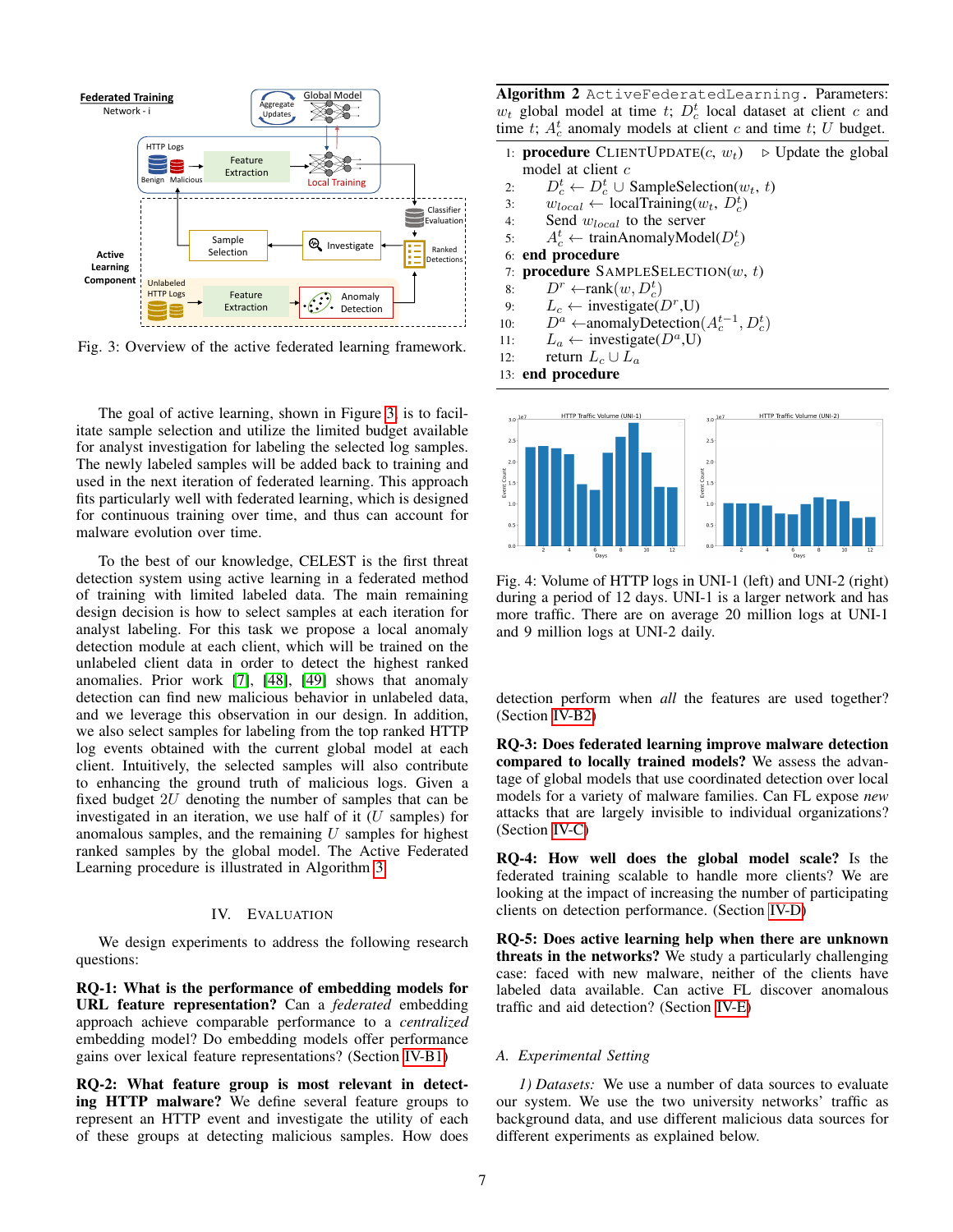University Network Dataset. We obtained access to Zeek [\[55\]](#page-14-24) HTTP logs from two large university networks. The networks contain an average of 20 and 9 millions of HTTP log events per day, respectively, and were used actively during the period of data collection. Sensitive fields in the logs (such as internal IP addresses and URL parameter values) are anonymized in a consistent manner to protect user personal information. We performed all our analysis on servers within the university network. The IRB office at one of the universities reviewed our data collection process and determined that this research does not qualify as Human Subject Research. However, our team members participated in IRB training and used best practices to handle the network data.

Figure [4](#page-6-1) shows the daily data volume in the two networks. We filter this dataset based on domain popularity using Tranco [\[54\]](#page-14-25) to exclude top 10,000 domains. We further remove external domains contacted more than 10,000 times. Both of these sets of domains are unlikely to serve malware, and similar methodology was used in previous work for data reduction [\[27\]](#page-13-6), [\[50\]](#page-14-4), [\[51\]](#page-14-5). After filtering the traffic, we have between 1,900 and 31,000 logs per 30-minute time interval.

IoT Malware Dataset (Mirai, Gafgyt). We collect a dataset of IoT malware (Mirai and Gafgyt) from CyberIoCs, Virus-Total, VirusShare, and malicious samples shared by Alrawi et al. [\[2\]](#page-13-22). We build a dynamic analysis framework to execute the malware in a sandboxed environment to collect the HTTP logs for each malware family. In total, we use 300 malware samples from each family, containing 20,627 and 13,889 HTTP events.

Data Exfiltration Malware Dataset (DEM). Bortolameotti et al. [\[12\]](#page-13-5) collected HTTP logs for data exfiltration malware samples in a sandbox and released the dataset. This dataset contains multiple malware families: Shakti, FareIT, CosmicDuke, Ursnif, Pony, Spyware, and SpyEye, and has more variability. In total, 79 malware samples containing 8,843 HTTP events are used in the experiments.

Network IDS logs (NIDS). In one of the university networks, a commercial off-the-shelf network IDS is available, and alerts are collected in real-time for potentially malicious events. We have access to the historical samples, and we collect malicious domains and IP addresses from the malware-callback alerts. We process 28,985 alerts, containing 9,124 unique requests and 687 unique hosts (domain and IP addresses). We use the collected indicators to match and label connections in each network during the training period.

Attack Recreation Dataset (ARD). To conduct a realistic experiment for evaluation, we set up an attack recreation infrastructure and run controlled attacks on the two networks. We vary the C2 infrastructure, including the C2 domains and IP addresses, to emulate adversarial evasion capabilities and test the performance of CELEST. The details of the exercises are given in Section [V.](#page-10-0)

*2) Implementation:* We implemented the system on Python 3.8, and used *Keras [\[18\]](#page-13-23)* and *TensorFlow Federated [\[66\]](#page-14-26)* for federated training. We use the *Gensim* framework [\[56\]](#page-14-27) for training embedding models. We ran all our experiments on a server with 64GB of RAM using a 16-core 2.00 GHz Intel Xeon Processor.

There are several hyper-parameters which need to be

<span id="page-7-1"></span>

| URL<br><b>Representation</b> | Precision | Recall | F1   | <b>PR-AUC</b> |
|------------------------------|-----------|--------|------|---------------|
| Word2vec (federated)         | 0.96      | 0.78   | 0.86 | 0.88          |
| FastText (federated)         | 0.96      | 0.79   | 0.87 | 0.88          |
| Word2vec (centralized)       | 0.96      | 0.78   | 0.87 | 0.88          |
| FastText (centralized)       | 0.95      | 0.78   | 0.86 | 0.88          |
| Lexical Features             | 0.94      | 0.69   | 0.80 | 0.83          |

TABLE II: Feature representation comparison for detecting malicious URLs. Our federated approach using Word2Vec and FastText is similar to centralized embeddings, and they outperform the baseline lexical features.

selected before training. Federated learning updates happen within rounds, and we set the duration of a round to  $t = 30$ minutes. Parameter  $t$  is tuned to balance the trade-off between communication cost and convergence speed: increasing the training time of each round results in smaller communication cost overall, but slows down the convergence process. The neural network hyper-parameters are selected after a gridsearch: we use a single hidden layer of size 128, a dropout layer with rate 0.1, and learning rate of 0.01.

*3) Evaluation Metrics:* In cybersecurity settings, there is usually a large class imbalance, and evaluation metrics are important in measuring the strength of the models. We evaluate our system using Precision and Recall metrics, as our dataset is also imbalanced. We measure the performance with Precision-Recall Area Under Curve (PR-AUC), a single metric that captures the performance across all thresholds. We also use False Positive Rate (FPR) as an important metric for the models to be deployed in a real-world setting.

# *B. Feature Set Comparison*

<span id="page-7-0"></span>*1) URL Representation:* We evaluate our embedding-based approach for malicious URL detection in both centralized and federated settings. We also evaluate a previous approach using lexical features [\[40\]](#page-14-2), [\[33\]](#page-14-19), in order to compare with the embedding representation.

Embedding Model Training: We train both Word2Vec and FastText models in centralized and federated settings. We use the domain and URL fields of HTTP logs to evaluate different representations. We train on one day containing 537,448 background samples, together with 18,853 malicious samples from the three malware families (Mirai, Gafgyt, and DEM). We test on the next day with 89,139 background samples, and 4,267 malicious samples. The training corpus consists of 7,060,904 URL instances, and a vocabulary of 995,059 unique tokens. The size of the embedding vectors is 32, and we use Continuous-Bag-Of-Words, with a context window of size 5. We selected these hyper-parameters after experimenting with several choices. We compare the following embedding methods:

- Centralized Embeddings. The training is performed at the server using the data shared by the clients.
- Federated Embeddings. Each university network is a client, which gets access to its own data and performs the federated embedding protocol with the server.

Lexical Features:. We use the code by Khramtsova et al. [\[33\]](#page-14-19) to generate 72 lexical features (e.g., length and entropy of each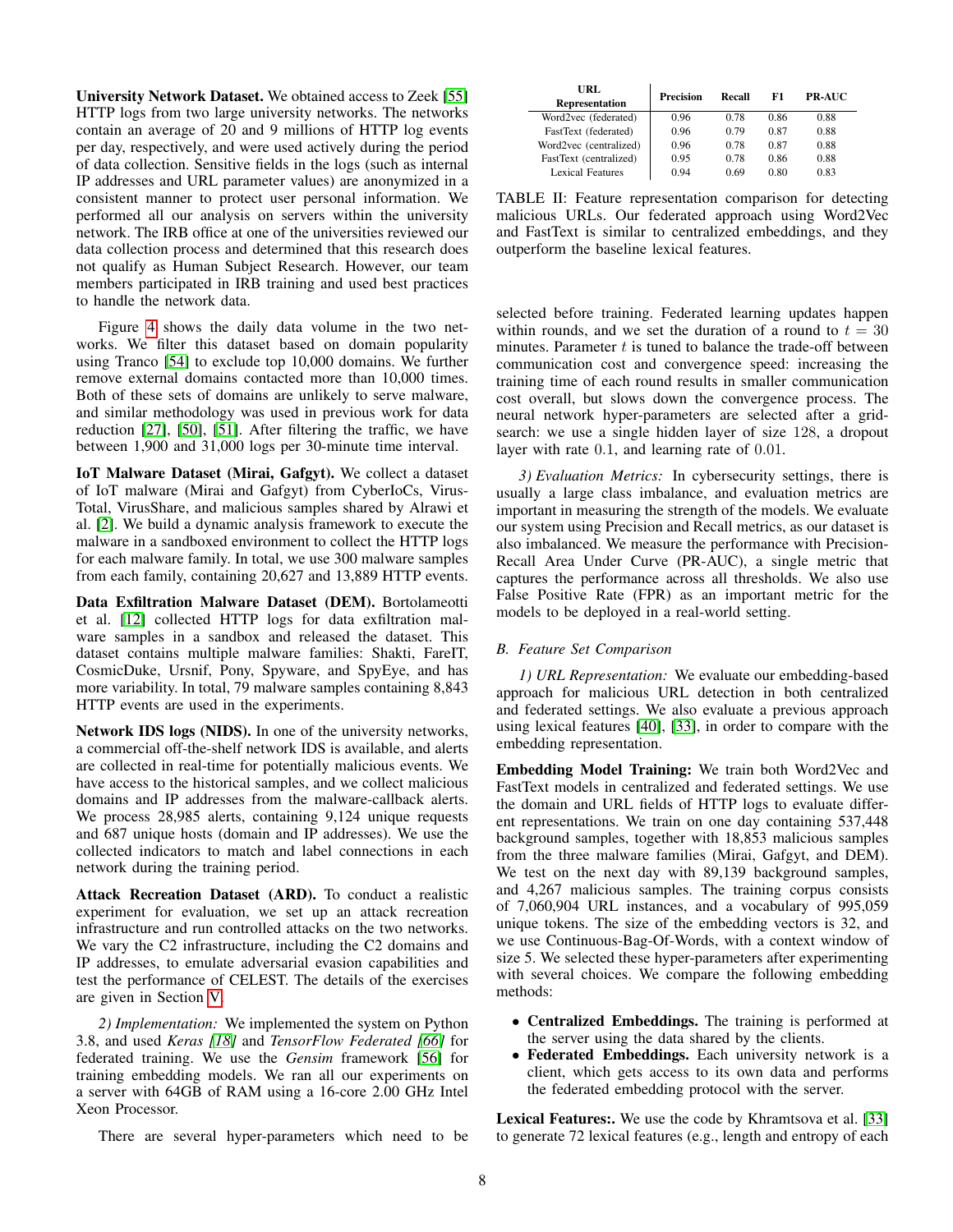<span id="page-8-2"></span>

| <b>Feature Groups</b> | <b>PR-AUC</b> | <b>Training Time</b> |
|-----------------------|---------------|----------------------|
| All Features          | 0.95          | 36m 55s              |
| Domain URL            | 0.88          | $13m$ $23s$          |
| <b>UA</b> Referer     | 0.53          | $24m$ 6s             |
| External Host         | 0.63          | 8m <sub>4s</sub>     |
| HTTP Metadata         | 0.52          | 8m <sub>1s</sub>     |

TABLE III: Feature group comparison for detecting malicious HTTP events. We use four feature groups and compare to all our extracted features using PR-AUC. All combined features achieve highest PR-AUC at detecting malware.

URL category, number of letters in each category, etc.).

Table [II](#page-7-1) shows the comparison of different feature representations in terms of precision, recall, F1 scores, and PR-AUC. We make three observations: First, we note that FastText provides similar performance to Word2Vec, and the training time on our corpus is comparable. Since FastText provides better generalization by handling out-of-dictionary words, we choose FastText as the default URL embedding method in our framework. Second, we note that the federated embedding models provide similar performance to the centralized models, and we used this approach due to its increased privacy assurances. Third, we see that the lexical feature representation provides worse performance on our data, with 10% lower recall and similar precision compared to the federated FastText method. This result implies that the embedding method generalizes better at detecting a larger number of malware samples, which can evade the lexical features. The cost of training the federated embedding is 75 minutes in our setup.

<span id="page-8-0"></span>*2) Feature Groups:* We investigate here the need for additional features extracted from HTTP logs to augment the URL embeddings. URLs are not always explicitly used in malicious communication, and other HTTP fields, such as IP address, referer and user agent string could also be attack indicators. We compare several feature groups, as defined below:

- **Domain\_URL**: Embeddings of domain and URL.
- UA Referer: User agent categorical features and referer with embedding representation.
- External Host: External IP and port represented as categorical features.
- **HTTP** Metadata: Method, status, content type as categorical features, and trans depth, request length, response length as numerical features.
- All Features: Full feature vector from Table [I.](#page-4-1)

For this experiment, we used the same dataset as for URL detection, but with full HTTP logs. Table [III](#page-8-2) shows the PR-AUC for these feature groups. The results demonstrate that the domain and URL features have the highest performance in the 4 considered feature groups (PR-AUC of 0.88), but using all HTTP features improves PR-AUC to 0.95. There is an increase in the training time using all features, due to the larger dimension of the neural network model.

#### <span id="page-8-1"></span>*C. Federated Models vs Local Models*

In this section, we investigate how a network can benefit from federated training when a new malware has been previously detected in one of the collaborating networks, but is seen locally for the first time. We design experiments to

<span id="page-8-3"></span>

Fig. 5: Federated model progress for detecting malware families over multiple iterations (top plots) and Precision-Recall curves (bottom plots) evaluated on the two networks. The two sites are seeing a new malware for the first time (DEM at UNI-1 and Gafgyt at UNI-2) and attempt to detect it with their own local model and with the federated model. Each iteration processes 30 minutes of data, and the global model exceeds the local model performance in less than 10 iterations. Global models always outperform local models at detecting malware seen in the network for the first time.

use different malware families in the two networks during training, and show how the global model helps detection of a malware family seen for the first time in one of the networks. In particular, we generate a set of controlled experiments with the two university networks as clients. We merge malware traces from the three families (Mirai, Gafgyt, and DEM) in both networks to determine the performance of the local and global models under multiple scenarios. We split each of the malware family into 80% samples for training and 20% for testing, and distribute them to the networks across rounds.

Table [IV](#page-9-2) shows the PR-AUC of the global models trained with federated learning and the local model in various settings. The results show the improvements achieved by the global model, which successfully transfers the detection from one network to other participating clients. For example, when Mirai and DEM malware families are used for training at UNI-1 and UNI-2, respectively, the federated model achieves a PR-AUC of 0.75 at detecting DEM in UNI-1, a significant improvement over the local model's 0.26 PR-AUC. Similarly, at UNI-2, the global model achieves a PR-AUC of 0.87, compared to the local model's PR-AUC of 0.54 at detecting Mirai. In other cases, malware families share some common characteristics, which aids the local detection. In the case of Mirai and Gafgyt, a local model that trains on Mirai and later attempts to detect Gafgyt (or the other way around) performs relatively well (at 0.87-0.9 PR-AUC). Nonetheless, the global model outperforms it consistently, achieving a PR-AUC of about 0.93- 0.95. False positive rates are consistently low for the global models, between 0.002 and 0.01, at a recall of 0.9.

Figure [5](#page-8-3) shows in the top plots the progress during federated training for two of the experiments. As more training data is consumed, the PR-AUC increases and the global model outperforms the local model in less than 10 iterations (5 hours). Figure [5](#page-8-3) also shows the precision and recall curves for the global and local models, illustrating a clear performance gain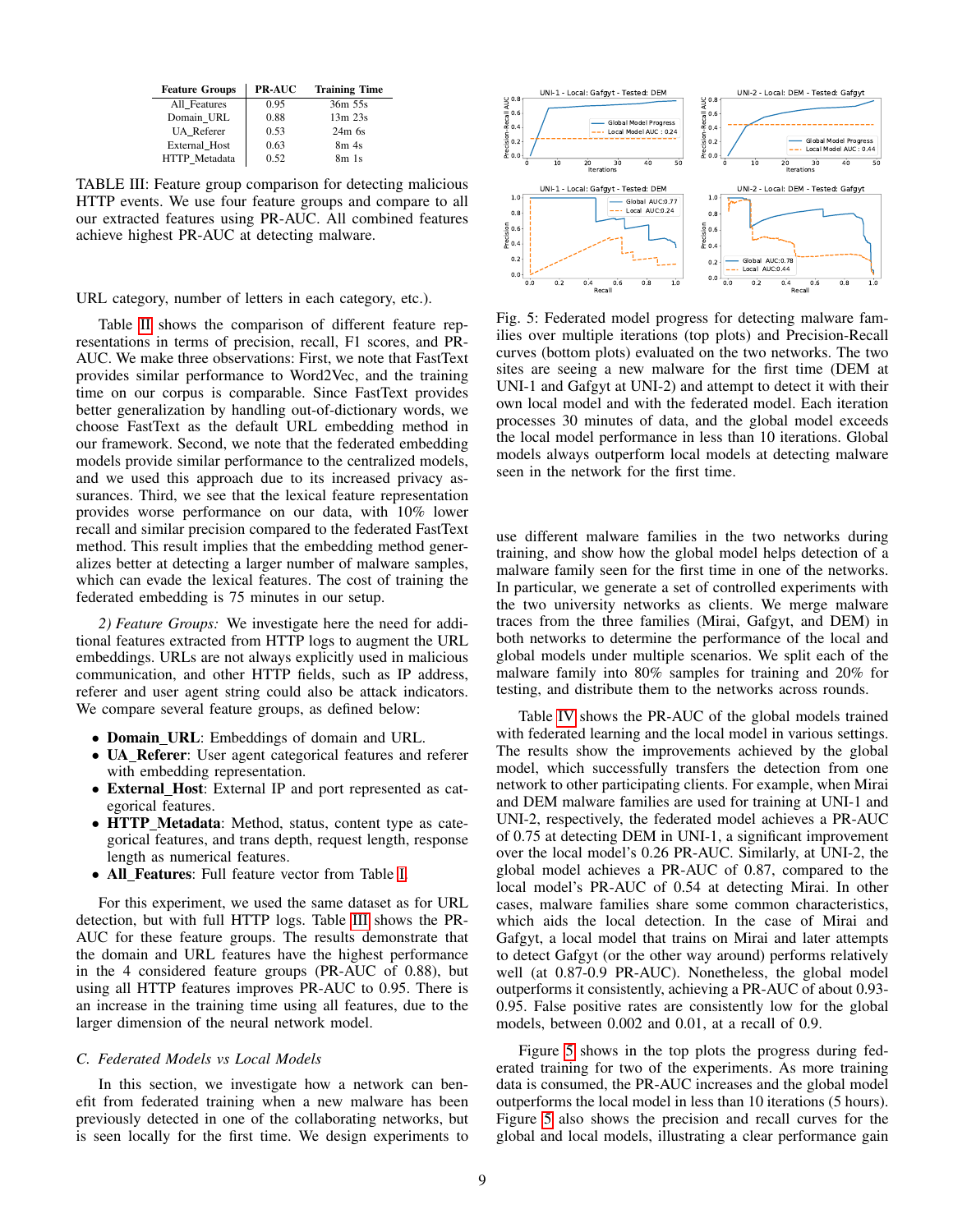<span id="page-9-2"></span>

|                    | <b>Training</b><br><b>Malware Family</b> |                    |                              | <b>Deployed Network: UNI-1</b>       |                                              | <b>Deployed Network: UNI-2</b> |                              |                                      |                                       |
|--------------------|------------------------------------------|--------------------|------------------------------|--------------------------------------|----------------------------------------------|--------------------------------|------------------------------|--------------------------------------|---------------------------------------|
| $UNI-2$<br>$UNI-1$ |                                          | <b>Test Family</b> | Local Model<br><b>PR-AUC</b> | <b>Global Model</b><br><b>PR-AUC</b> | <b>Global Model</b><br>FPR at Recall $> 0.9$ | <b>Test Family</b>             | Local Model<br><b>PR-AUC</b> | <b>Global Model</b><br><b>PR-AUC</b> | Global Model<br>FPR at Recall $> 0.9$ |
| Mirai              |                                          |                    | 0.8751                       | 0.934                                | 0.002                                        | Mirai                          | 0.8806                       | 0.9591                               | 0.002                                 |
|                    | Gafgyt                                   | Gafgyt             |                              |                                      |                                              |                                |                              |                                      |                                       |
| Mirai              | DEM                                      | <b>DEM</b>         | 0.2647                       | 0.7522                               | 0.01                                         | Mirai                          | 0.5483                       | 0.8774                               | 0.002                                 |
| Gafgyt             | Mirai                                    | Mirai              | 0.8952                       | 0.9308                               | 0.003                                        | Gafgyt                         | 0.9055                       | 0.9568                               | 0.001                                 |
| Gafgyt             | DEM                                      | <b>DEM</b>         | 0.2429                       | 0.7548                               | 0.01                                         | Gafgyt                         | 0.4464                       | 0.8016                               | 0.002                                 |
| DEM                | Mirai                                    | Mirai              | 0.7231                       | 0.8508                               | 0.003                                        | DEM                            | 0.5483                       | 0.7958                               | 0.009                                 |
| DEM                | Gafgyt                                   | Gafgyt             | 0.6013                       | 0.7983                               | 0.005                                        | DEM                            | 0.4736                       | 0.7939                               | 0.009                                 |

TABLE IV: Federated model comparison with the locally trained models for detecting malware families in multiple scenarios with different training sets. Each row shows the training malware family in each network, and the PR-AUC for detecting the malware that is not locally seen during training. The results show the PR-AUC improvements of the global models compared to locally trained models and the low FPR of the global models.

<span id="page-9-3"></span>

|                 |       | Network: UNI-1 | Network: UNI-2 |       |        |      |
|-----------------|-------|----------------|----------------|-------|--------|------|
| Global<br>Model | Mirai | Gafgyt         | DEM            | Mirai | Gafgyt | DEM  |
| 4 Clients       | 0.96  | 0.90           | 0.71           | 0.94  | 0.88   | 0.59 |
| 10 Clients      | 0.96  | 0.93           | 0.72           | 0.95  | 0.91   | 0.64 |
| 16 Clients      | 0.96  | 0.94           | 0.74           | 0.95  | 0.92   | 0.69 |
| 20 Clients      | 0.95  | 0.90           | 0.70           | 0.95  | 0.93   | 0.64 |
| 24 Clients      | 0.96  | 0.95           | 0.74           | 0.95  | 0.94   | 0.66 |
| 30 Clients      | 0.95  | 0.89           | 0.81           | 0.94  | 0.91   | 0.70 |

TABLE V: Federated model PR-AUC as more clients participate during training. Each row shows the total number of clients, and the PR-AUC for detecting different malware families in the two networks. As the number of clients increases and more data is used during training, overall detection performance generally improves.

with the federated model.

# <span id="page-9-0"></span>*D. Scaling to Multiple Clients*

CELEST is designed for multiple clients, but in cyber settings it is challenging to obtain data from multiple organizations. We have access to two large university network logs, and we use subnet-level information in each network to create multiple clients. For this experiment, we generate all the subnets at each university network, and create 15 clients in each network, each using data from several subnets. We then consider a subset of these clients, varied between 2 and 15 at each network, to test the impact of the number of clients participating in the FL training protocol. We split the malware samples from the three families equally across the 30 clients in both networks.

Table [V](#page-9-3) shows the global model PR-AUC at detecting the three malware families on the two university networks. We observe that for Mirai, four clients is enough to obtain good performance (PR-AUC above 0.94), whereas for DEM and Gafgyt families the performance improves as more clients participate in the protocol and more malicious data is available. The improvements are particularly large for DEM, which consists of multiple malware families and has more variability. The experiment shows that the system can scale to multiple clients and its detection performance improves with more clients participating in the FL protocol. Small variations in performance are due to differences in data distributions of clients joining the training process.

<span id="page-9-5"></span>

|                                     |       | Network: UNI-1 |            | Network: UNI-2 |        |            |  |
|-------------------------------------|-------|----------------|------------|----------------|--------|------------|--|
| Active<br>Learning<br><b>Budget</b> | Mirai | Gafgyt         | <b>DEM</b> | Mirai          | Gafgyt | <b>DEM</b> |  |
| 0                                   | 0.19  | 0.13           | 0.21       | 0.18           | 0.06   | 0.22       |  |
| 10                                  | 0.48  | 0.38           | 0.59       | 0.40           | 0.28   | 0.38       |  |
| 100                                 | 0.70  | 0.60           | 0.66       | 0.63           | 0.49   | 0.52       |  |
| 200                                 | 0.79  | 0.73           | 0.69       | 0.76           | 0.69   | 0.59       |  |
| 300                                 | 0.83  | 0.76           | 0.66       | 0.81           | 0.73   | 0.61       |  |
| 400                                 | 0.84  | 0.77           | 0.68       | 0.83           | 0.75   | 0.68       |  |
| 500                                 | 0.87  | 0.81           | 0.70       | 0.84           | 0.76   | 0.69       |  |
| <b>Fully Labeled</b>                | 0.97  | 0.96           | 0.82       | 0.96           | 0.93   | 0.72       |  |

TABLE VI: Federated active learning at different budgets U from 0 to 500 in a challenging scenario in which none of the malware families is labeled in training. We show PR-AUC for detecting three malware families at two university networks. The federated model without active learning (budget 0) cannot identify new malware (top row). The active learning component achieves higher PR-AUC at larger budgets, and gets close to the model trained with all labeled malicious data (last row).

<span id="page-9-4"></span>

Fig. 6: Model performance for the three malware families on the two networks as the investigation budget increases. Higher budget improves the PR-AUC of the global model. Results are similar on both networks, but vary slightly across malware families (DEM includes multiple types of malware and is more challenging to detect).

## <span id="page-9-1"></span>*E. Federated Active Learning*

We showed how federated learning can transfer knowledge about malware observed in some networks to detect attacks seen for the first time in other networks. However, the global model will not detect a completely new attack that has not been observed in either of the participating clients in training. To overcome this challenge, we propose extending the federated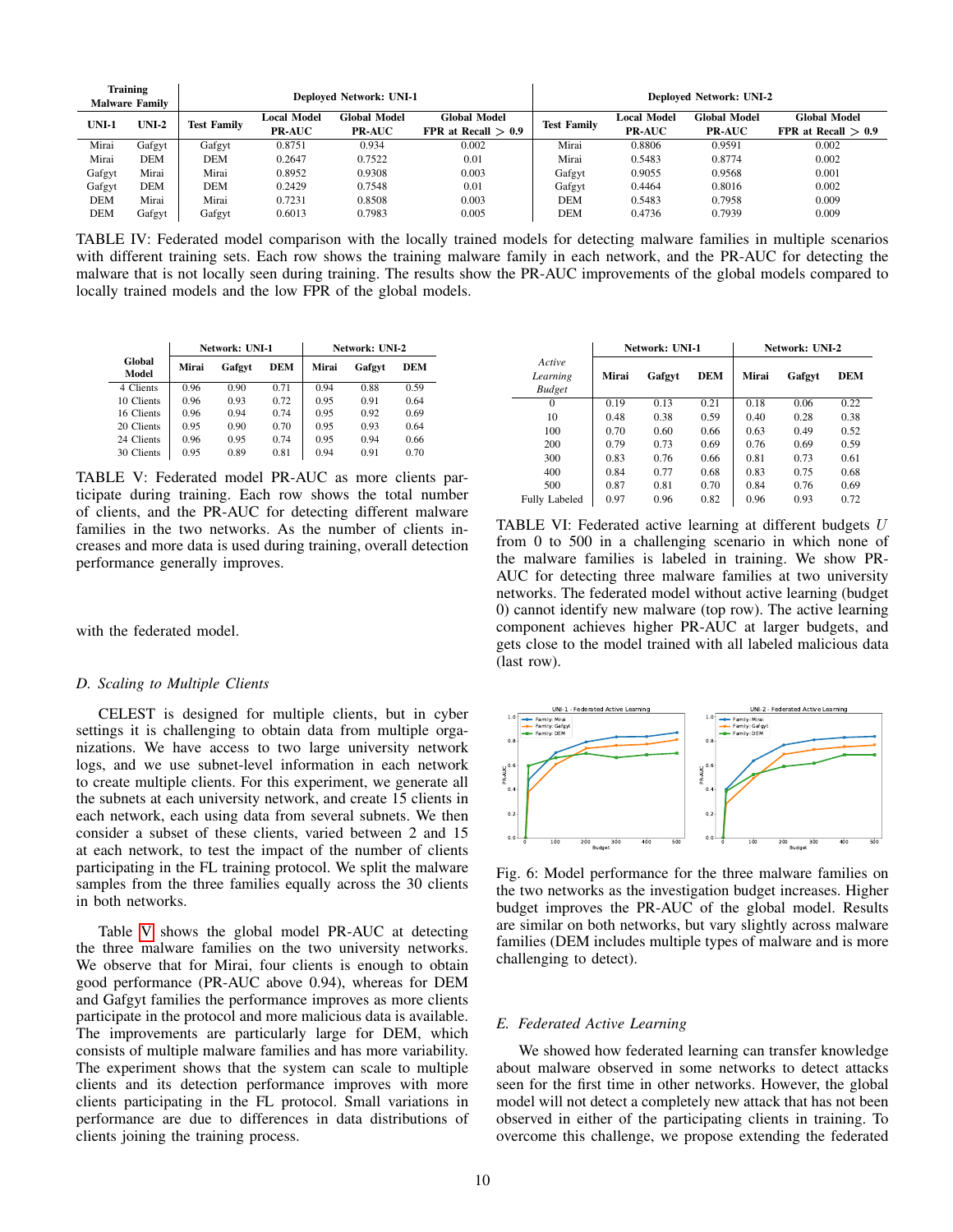learning framework with an active learning component based on a local anomaly detection module. Section [III-D](#page-5-1) details our sample selection algorithm to discover and label new samples with active learning.

We design a challenging scenario to test the detection capabilities of federated active learning. The two university networks start training the global model using NIDS alerts labeled as malicious data. We merge the malware logs from the three malware families (Mirai, Gafgyt, and DEM) into the client networks, but without using the malicious labels to simulate a situation when clients are infected with unknown malware. The global model trained with NIDS alerts uses a different malicious distribution for training and will not be able to detect these malicious samples. We would like to test if the anomaly detection module identifies some of the malicious samples in the local networks, and, furthermore, if the federated model with active learning is able to detect these unknown malware attacks when no labeled data from these families is initially available in training.

For the anomaly detection module, we train Isolation Forest [\[37\]](#page-14-28) models on HTTP logs, on k previous time windows of 30 minutes each, and use an ensemble of these models to detect anomalies within the current time window. We set  $k = 3$ , after experimenting with multiple values of  $k$ . We vary the budget used in investigation  $U$  between 0 (which results in the federated model without active learning) and 500. Figure [6](#page-9-4) and Table [VI](#page-9-5) show the PR-AUC for the three malware families as a function of the investigation budget. As expected, for a budget of 0, the global model performs poorly without active learning at detecting these completely new malware families (e.g., PR-AUC 0.19 at detecting Mirai at UNI-1). Active learning used in federated training significantly helps detect new malware: as we increase the budget for investigation, the PR-AUC also increases, and with a budget of 500 samples it reaches PR-AUC of 0.87 in the same experiment for detecting Mirai.

We also ran the active learning system for sample selection using only the anomaly detection module. This setup identified fewer samples per round, and the detection performance was slightly worse. For instance, using both anomaly detection and the highly ranked samples generated by the classifier resulted in an increase of 11% PR-AUC compared to using only the anomaly detection module for detecting DEM. This result shows that both components for sample selection contribute to the success of federated active learning.

#### V. MODEL DEPLOYMENT

<span id="page-10-0"></span>In this section, we discuss results of our system deployment on two university networks to demonstrate its performance and feasibility in a real-world setting. We design several attack recreation exercises to run real malware on the two networks in a controlled manner, and then evaluate the detection capabilities of CELEST.

#### *A. Attack Recreation Exercises*

We deploy a set of vulnerable virtual machines to recreate a malware infection and propagation on the two networks. We use a modified instance of Mirai [\[3\]](#page-13-0), which scans and propagates to other vulnerable virtual machines under our control. To ensure there were no unintended side effects or

<span id="page-10-2"></span>

Fig. 7: PR-AUC of global model trained at various time intervals. Training data includes labeled attack recreation samples used at UNI-1, but not at UNI-2, in Exp 1. Testing is done on Exp 2 and Exp 3 at UNI-2. Federated model reaches almost perfect PR-AUC in Exp 2, after the model is trained with sufficient data, due to the similarity of Exp 1 and Exp 2. On Exp 3, the PR-AUC is lower and the model needs more training data, due to adversarial evasion.

<span id="page-10-1"></span>

|                 | Detection on UNI-2 |                   |                   |  |  |  |  |  |
|-----------------|--------------------|-------------------|-------------------|--|--|--|--|--|
| <b>Training</b> | <b>Experiment</b>  | <b>Experiment</b> | <b>Experiment</b> |  |  |  |  |  |
| Time (Days)     | #1                 | #2                | #3                |  |  |  |  |  |
|                 | 0.2449             | 0.1601            | 0.0006            |  |  |  |  |  |
| 6               | 0.8258             | 0.8592            | 0.4025            |  |  |  |  |  |
| 10              | 0.9272             | 1.0               | 0.6746            |  |  |  |  |  |

TABLE VII: PR-AUC at UNI-2 during the 3 attack recreation experiments for the global model trained with 3, 6, and 10 days of Exp 1 data. Training data includes labeled attack recreation samples used at UNI-1, but not at UNI-2. The model trained after 3 days has relative low PR-AUC, but this increases as more training data is used. Results on Exp 1 and Exp 2 have higher PR-AUC than Exp 3, which employs evasion.

damage to other nodes on the internet, the Mirai malware was modified by updating the dictionary used to brute-force passwords to include only randomly selected user names and passwords. Mirai's infection component was enhanced to verify that the IP to infect was on the controlled IP list before malware propagates and infects the target host.

We also host a C2 server on the Chameleon [\[32\]](#page-14-29) service outside the university networks. This deployment allows the network data to be collected at the edge of the university networks and we observe the C2 communication in the HTTP logs. We further enhanced Mirai to deploy a reverse shell component, called Sandcat, from Mitre Caldera [\[20\]](#page-13-24), to maintain a permanent C2 connection with beaconing between 700 and 900 seconds on port 2323.

We start an experiment by infecting a few of the machines with the Mirai malware. The lateral movement process scans public IPs across the two universities, and takes approximately two weeks to infect approximately half of the vulnerable nodes. We run three exercises with different configurations, each over a two-week interval:

- Exp 1: A total of 282 end points were deployed, and the C2 server IP was configured to change every 30 minutes. The new server IP was detected by the infected end points by querying a DNS server for a single domain name. This experiment occurred in June of 2021.
- Exp 2: Similar to Exp 1, but with 429 end points deployed. This experiment occurred in August of 2021.
- Exp 3: Both the C2 server IP and domain change every 30 hours. The new domain name is found by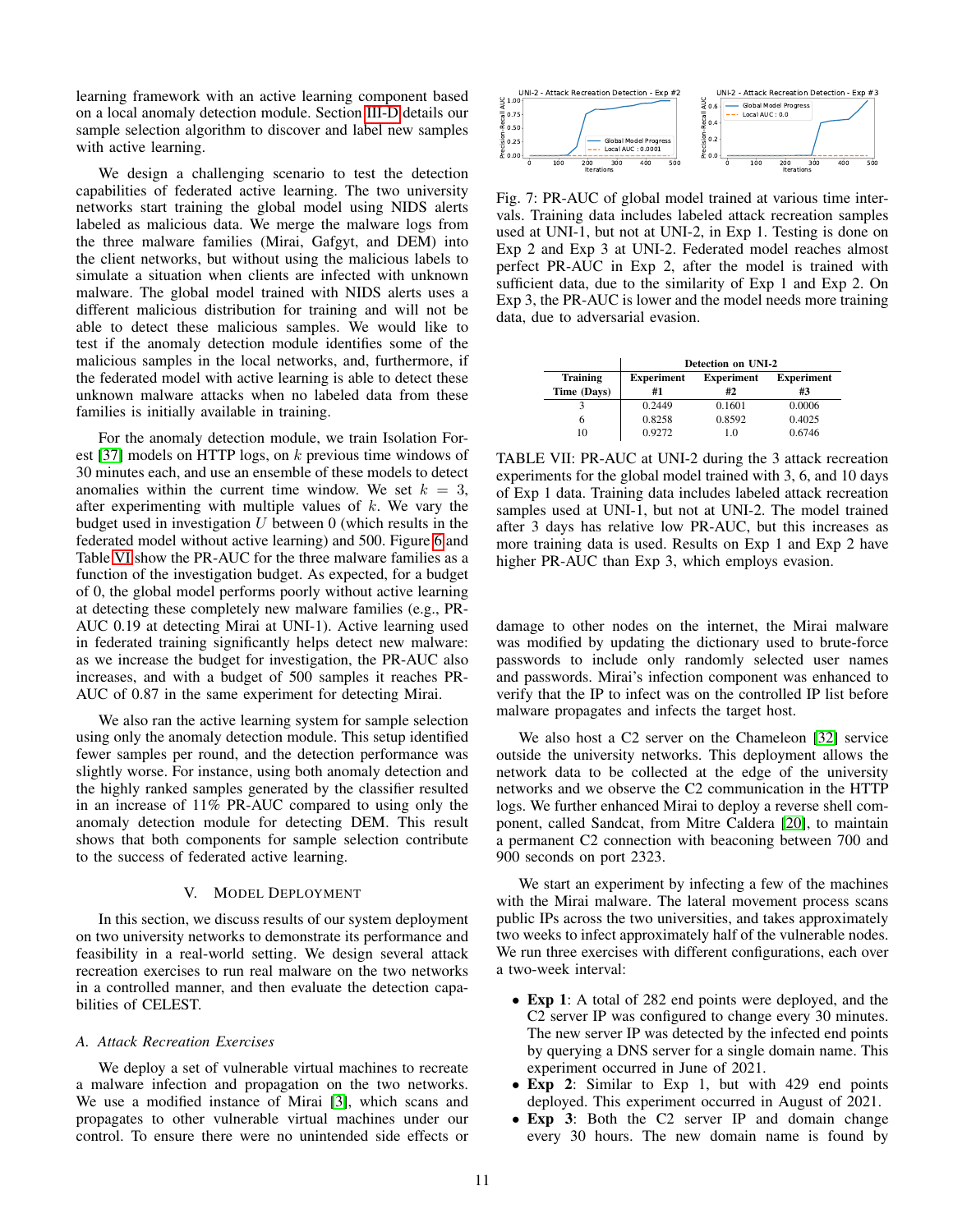<span id="page-11-0"></span>

|                                 | <b>Deployed Network: UNI-1</b> |                    |                                  |                |       |                      |            |                           | <b>Deployed Network: UNI-2</b>   |                |      |                      |
|---------------------------------|--------------------------------|--------------------|----------------------------------|----------------|-------|----------------------|------------|---------------------------|----------------------------------|----------------|------|----------------------|
| <b>Ranked</b><br><b>Samples</b> | ARD                            | Verified by<br>IDS | Verified by<br><b>VirusTotal</b> | <b>Unknown</b> | Prec  | <b>FPR</b>           | <b>ARD</b> | Verified by<br><b>IDS</b> | Verified by<br><b>VirusTotal</b> | <b>Unknown</b> | Prec | <b>FPR</b>           |
| $Top-10$                        | 8                              |                    |                                  |                | - 0.1 |                      |            |                           |                                  |                | 1.0  |                      |
| <b>Top-30</b>                   | 28                             |                    |                                  |                | 0.1   |                      | 28         |                           |                                  |                | 1.0  |                      |
| <b>Top-50</b>                   | 39                             |                    |                                  |                | 0.96  | $2.7 \times 10^{-6}$ | 31         | 12                        |                                  | n              | 0.98 | $1.4 \times 10^{-5}$ |
| <b>Top-80</b>                   | 46                             | 19                 | 10                               |                | 0.93  | $6.9 \times 10^{-6}$ | 42         | 14                        | 16                               | a              | 0.88 | $2.1 \times 10^{-5}$ |
| <b>Top-100</b>                  | 59                             | 19                 |                                  | 10             | 0.90  | $1.3 \times 10^{-5}$ | 42         | 14                        | 30                               | 14             | 0.86 | $3.3 \times 10^{-5}$ |

TABLE VIII: Detection statistics for global model deployment in the two networks on a test day part of Exp 1 (June 20). The majority of detected samples are attack recreation (ARD) logs (59 out of 100 at UNI-1), and several samples are confirmed malicious by IDS (19 at UNI-1 and 14 at UNI-2). The system detected 42 new malicious samples with unique URLs (a total of 20 malicious domains), confirmed by VirusTotal, which are not part of ARD and not detected by IDS. The model detects all ARD samples with high precision and low false positive rates in both networks.

using a domain generation algorithm (DGA) configured to psuedo-randomly select 100 domains from 10,000 possible domain names. This experiment used 364 end points, and occurred in October of 2021.

Exp 2 is designed to be similar to Exp 1, but is run after two months to test if the global model maintains its detection performance over time. Exp 3 is designed to emulate an adversarial evasion strategy, in which the adversary rotates both its C2 domain and IP infrastructure to evade detection.

# *B. Deployment and Evaluation*

We deploy the federated learning framework in the two networks, and perform training over ten days in June 2021, starting two days before Exp 1 began to account for some intervals without any attack recreation samples. Commercial off-the-shelf network IDS (NIDS) logs which are commonly available as part of the organization's security infrastructure are used to label traffic in both networks during training. In this scenario, we have two client organizations, and one of the networks (UNI-1) has resources to detect and label the attack recreation data as malicious. The second network (UNI-2) has no attack recreation labels during training. These two networks participate in federated training, and try to detect the various attack recreation experiments.

We are interested in measuring global model detection at UNI-2, for which the local model has 0 PR-AUC (as there is no labeled attack recreation data). Table [VII](#page-10-1) shows the PR-AUC results at UNI-2 for three models trained on Exp 1, using 3, 6, and 10 days of training data, respectively. Figure [7](#page-10-2) shows the increase in PR-AUC on Exp 2 and Exp 3 testing days (August 15 and October 15) for the same model trained on Exp 1 data, at various time intervals. Initially, there is no infected host at UNI-1 (we start the training 2 days before Exp 1), so the model has no malicious detections until the third day. In the third day, the model has relatively low PR-AUC (0.24 on Exp 1 testing), but the performance increases steadily with more training data (and reaches a perfect PR-AUC on Exp 2 after 10 days). Interestingly, the global model trained on Exp 1 generalizes very well on Exp 2, which occurs two months later. This outcome is explained by the similarity in the attack recreation data in the two experiments, which has a higher relevance than the changes in the benign data distribution over time. Results on Exp 3 are surprisingly good (PR-AUC of 0.67), considering the evasion performed by malware, which changes both the C2 server domain and IP address. These results suggest that,

while IP and domain features are important, CELEST relies on a larger number of features extracted from HTTP logs and provides some resilience to evasion.

We further analyze the highest ranked HTTP logs on the test day, June 20, in Exp 1 to determine what the model considers suspicious in addition to attack recreation events. Table [VIII](#page-11-0) includes the results of our investigation of top ranked samples in both networks. We observe that most of the detections are attack recreation samples (28 in top 30, and 46 in top 80 samples), and a large number (19 on UNI-1 and 14 on UNI-2) are verified as malicious by the commercial IDS. We query the remaining samples on VirusTotal [\[72\]](#page-15-5) and determine 12 samples at UNI-1 and 30 at UNI-2 with positive scores (a total of 42 malicious URLs and 20 malicious domains). These detections are interesting as they are new malicious detections identified by CELEST, which were not part of the attack recreation exercises and the IDS failed to detect. The rest (10 URLs at UNI-1 and 14 at UNI-2) have an unknown status at the time of the investigation. We report high precision and FPR lower than  $3.3 \times 10^{-5}$  in both networks, considering the unknown samples as false positives.

We also deployed our model for real-time detection during attack recreation experiments. We ran a network monitoring service that consumes the HTTP log streams from the live network traffic. Features are generated in real-time from raw log samples, and evaluated on the global model to generate a score. For high-certainty detections with scores above 0.85, we trigger a firewall rule to prevent future communications with the detected C2 server. Our model was able to detect the C2 malicious communications, and deployed the firewall successfully to block the attack in progression.

## VI. DISCUSSION AND EXTENSIONS

In this paper we showed that global models that leverage coordinated detection across multiple participating organizations perform better at detecting malware threats compared to local models that only rely on limited local data. Federated learning is often able to expose new attacks which are largely invisible to individual organizations. FL is particularly effective when used in conjunction with active learning, which progressively enhances the labeled dataset used in training with new malicious samples. When deployed on two university networks, CELEST was able to detect new malicious activity and identify evasive adversarial activity in real time.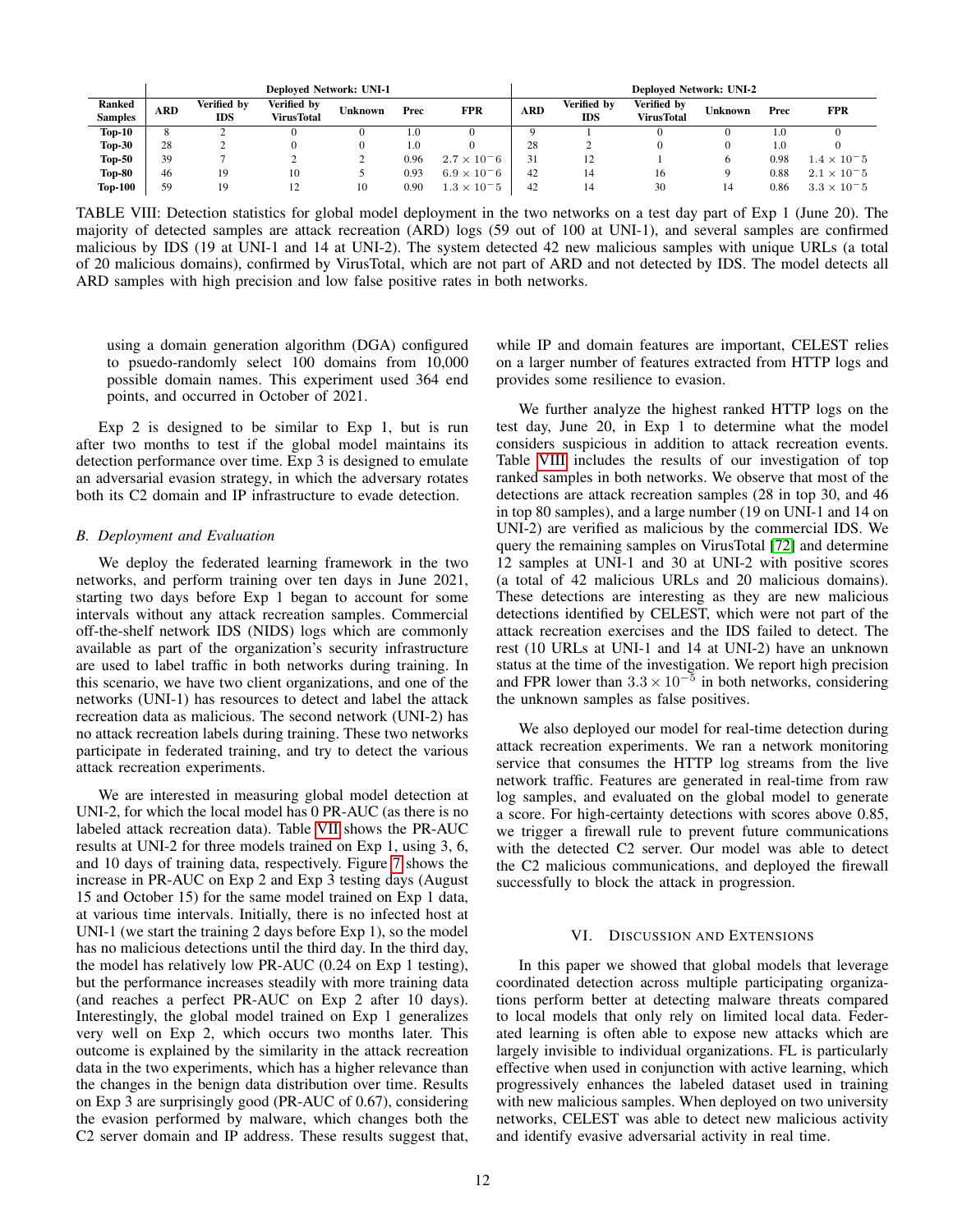Real-world Deployment. Active learning adds a major boost to the malware detection capabilities of a federated learning framework. Through the anomaly detection module integrated with the classifier that progressively improves its detection, CELEST can discover and learn the behavior of completely new attacks for which no labeled data is available. Our current framework uses a generic anomaly detector (Isolation Forest); however, in order to tap into its full potential, a more sophisticated anomaly detector specifically designed for HTTP logs can be used (prior work proposed DECANTeR [\[12\]](#page-13-5)). Given its low false positive rates and high discovery rates in top ranked samples, it is feasible to have active learning integrated with security operations centers for sample labeling and selection. Periodic training is necessary in order to learn changing patterns in background traffic, as well as to discover and incorporate new attack behaviors in the model.

While CELEST is currently designed to detect malware communication from HTTP logs, it can be extended to other types of security logs (e.g., authentication logs, DNS logs, etc.). Furthermore, many enterprise networks nowadays deploy web proxies for HTTPS interception. These proxies act as man-in-the-middle agents in TLS communication, making it possible to temporarily decrypt and inspect otherwise encrypted data in order to detect malware, data breaches, etc. Using this traffic, our system can also support malware detection over HTTPS.

Moreover, our framework can be extended to support P2P architectures, where a group of autonomous peers jointly train a common model without using a trusted server. A decentralized FL approach avoids having a single-point-of-failure and relies on the agents to implement consensus techniques by exchanging local model updates. Such P2P architectures have recently been proposed [\[19\]](#page-13-25), [\[25\]](#page-13-26), [\[74\]](#page-15-6).

Federated Training Security. Federated learning is susceptible to poisoning attacks by malicious participants, who may tamper with the local data or the local model parameters on the compromised clients. There has been substantial progress in recent years on modeling possible attacks and proposing defense methods against data poisoning [\[68\]](#page-14-30) and model poisoning [\[22\]](#page-13-27), [\[57\]](#page-14-31), [\[62\]](#page-14-32), [\[16\]](#page-13-12). Existing defenses can be adapted and integrated in CELEST to counter malicious interference during the federated learning training process.

Resilience to Evasion. In Section [V](#page-10-0) we presented a case study (Exp 3) designed to emulate an adversarial evasion strategy, in which the adversary rotates both its C2 domain and IP infrastructure to evade detection. We showed that CELEST is still able to detect the malware attack when faced with this evasion method. Evading local models is relatively easy, but evading federated models becomes more difficult, because training global models with multiple clients provides certain resilience to evasion. In future work, we plan to explore more advanced evasion strategies where the attacker uses multiple compromised clients in a coordinated effort to evade detection.

## VII. RELATED WORK

Malicious URL and domain detection. A large body of work has looked at URL-based detection [\[15\]](#page-13-28), [\[34\]](#page-14-14), [\[39\]](#page-14-1), [\[40\]](#page-14-2), [\[60\]](#page-14-20), [\[76\]](#page-15-7), [\[67\]](#page-14-33) and domain-based detection [\[9\]](#page-13-2), [\[14\]](#page-13-19), [\[21\]](#page-13-3), [\[36\]](#page-14-34), [\[78\]](#page-15-8) of malicious traffic. Some of these studies focus on one type of malware like phishing [\[76\]](#page-15-7) or spam [\[15\]](#page-13-28), [\[67\]](#page-14-33) in social media contexts, while others attempt to capture a larger set of malware behaviors, e.g, Mamun et al. [\[40\]](#page-14-2) group malicious URLs into categories like spam, phishing, malware, and defacement URLs using public datasets. Previous studies employ various techniques to detect malicious URL and domains. These include lexical features generated from bag-ofwords representation [\[39\]](#page-14-1), behavioral analysis [\[15\]](#page-13-28), DNS data analysis [\[9\]](#page-13-2), [\[78\]](#page-15-8), webpage content analysis combined with some URL and domain properties [\[14\]](#page-13-19), [\[67\]](#page-14-33), and deep-learning methods [\[34\]](#page-14-14), [\[36\]](#page-14-34), [\[40\]](#page-14-2), [\[60\]](#page-14-20), [\[76\]](#page-15-7). For example, Mamun et al. [\[40\]](#page-14-2) propose to detect malicious URLs with KNN and Random Forests; other studies use character-level embeddings [\[60\]](#page-14-20) or both character-level and word-level embeddings [\[34\]](#page-14-14) in conjunction with CNNs to generate features that are passed to a feed-forward neural network for classification; Li et al. [\[36\]](#page-14-34) introduce a deep neural network framework using a time-series prediction model for malicious domain classification, while Yuan et al. [\[76\]](#page-15-7) use word2vec to detect phishing malware from URLs.

Malicious HTTP-based detection. Efforts on malware detection in this area have focused on HTTP-based detection using web-proxy logs [\[6\]](#page-13-4), [\[27\]](#page-13-6), [\[42\]](#page-14-8), [\[46\]](#page-14-3), [\[50\]](#page-14-4), [\[51\]](#page-14-5) and HTTPbased application fingerprinting [\[12\]](#page-13-5), [\[13\]](#page-13-11), [\[53\]](#page-14-9). Machine learning detection methods on HTTP logs attempt to detect malware activity within a single network by training supervised classification models locally on labeled data available in that network [\[6\]](#page-13-4), [\[27\]](#page-13-6), [\[50\]](#page-14-4), [\[51\]](#page-14-5). In other approaches, Nelms et al. [\[46\]](#page-14-3) use control protocol templates derived from labeled samples to detect new C2 domain names, while Bortolameotti et al. [\[12\]](#page-13-5) use application fingerprinting techniques for clustering HTTP connections in order to detect anomalous traffic indicative of data exfiltration.

Federated learning for cyber security. Federated learning has been proposed for enhancing cyber security in various settings including mobile phones [\[24\]](#page-13-29), Internet-Of-Things [\[47\]](#page-14-35), [\[61\]](#page-14-36), cloud ecosystems [\[52\]](#page-14-37). Closer to our work, Khramtsova et al. [\[33\]](#page-14-19) study federated learning approaches on malicious URL detection to show the benefit of sharing information about local detections. Zhao et al. [\[77\]](#page-15-9) propose multi-task network anomaly detection using federated learning. Fereidooni et al. [\[23\]](#page-13-8) proposed federated learning to enable effective cyberrisk intelligence sharing for mobile devices.

## VIII. CONCLUSION

In this paper, we present CELEST, a federated learning framework for collaborative threat detection. CELEST leverages a distributed machine learning architecture in which multiple participating organizations train a global model used for HTTP-based malware detection. During training, the clients keep their data locally, without exchanging any sensitive information. Using a novel active learning component, CELEST progressively improves its detection capabilities. Furthermore, an integrated anomaly detection module facilitates the discovery of new unknown attacks that become part of the shared knowledge across participating clients. We evaluate our system using a variety of malware datasets and demonstrate the power of knowledge transfer through the globally trained model, which enables individual organizations to detect attacks that were largely invisible locally. In addition, we deploy the model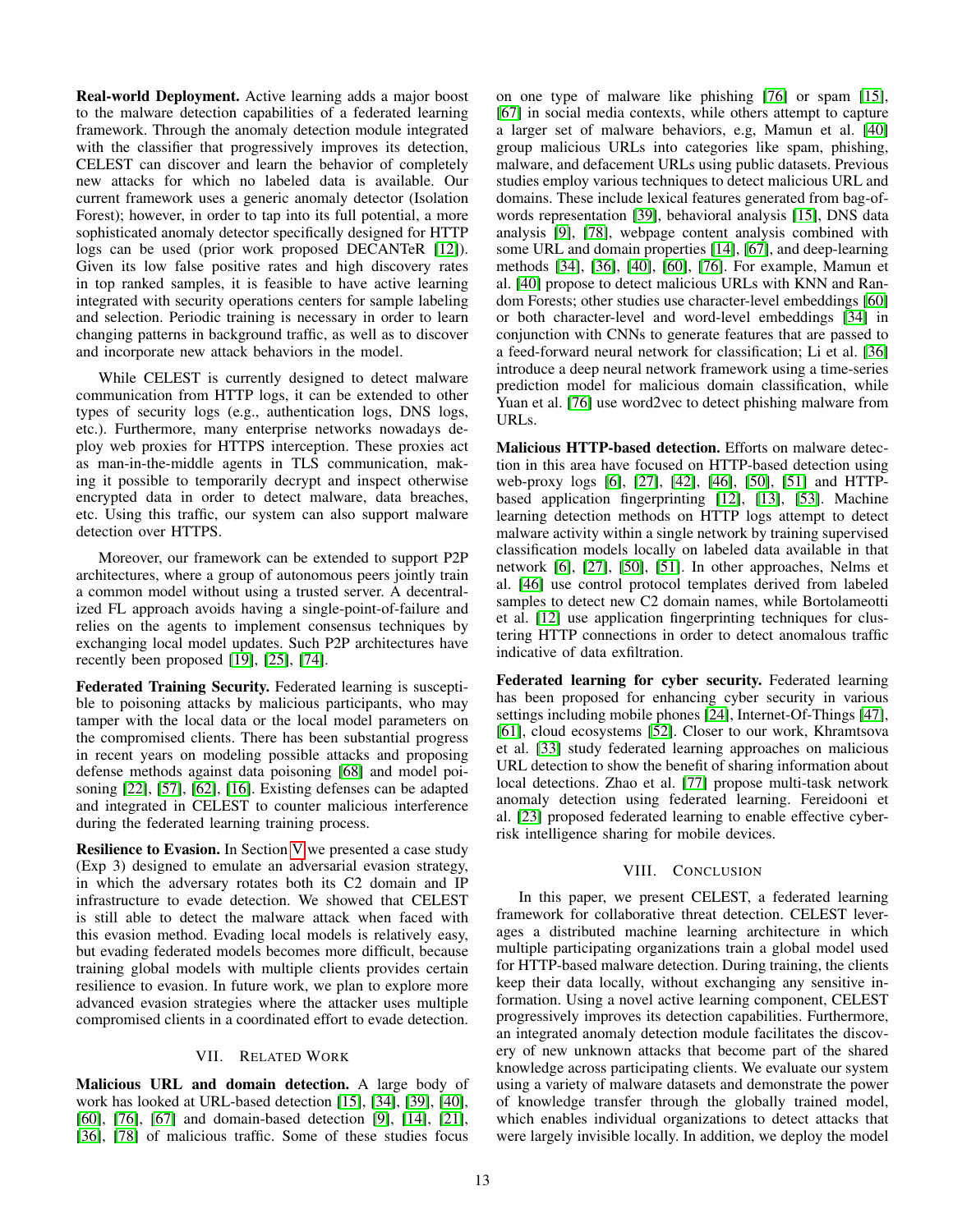on two large university networks and show that CELEST is able to detect real-world malicious traffic (42 malicious URLs and 20 malicious domains). Overall, CELEST is a scalable and effective proactive threat detection solution that leverages collaboration across multiple networks to detect emerging cyber threats.

# ACKNOWLEDGEMENTS

We thank Afsah Anwar, Alastair Nottingham, Molly Buchanan, Mark Gardner, Jeffry Lang, and Jeffrey Collyer for their help throughout the project. This research was sponsored by contract number W911NF-18-C0019 with the U.S. Army Contracting Command - Aberdeen Proving Ground (ACC-APG) and the Defense Advanced Research Projects Agency (DARPA), W911NF-21-10322, and by the U.S. Army Combat Capabilities Development Command Army Research Laboratory under Cooperative Agreement Number W911NF-13-2- 0045 (ARL Cyber Security CRA). The views contained in this document are those of the authors and should not be interpreted as representing the official policies, either expressed or implied, of the ACC-APG, DARPA, Combat Capabilities Development Command Army Research Laboratory or the U.S. Government. The U.S. Government is authorized to reproduce and distribute reprints for Government purposes notwithstanding any copyright notation here on. This project was also funded by NSF under grant CNS-1717634.

#### **REFERENCES**

- <span id="page-13-13"></span>[1] M. Alazab, S. P. RM, P. M, P. K. R. Maddikunta, T. R. Gadekallu, and Q.-V. Pham, "Federated learning for cybersecurity: Concepts, challenges, and future directions," *IEEE Transactions on Industrial Informatics*, vol. 18, no. 5, pp. 3501–3509, 2022.
- <span id="page-13-22"></span>[2] O. Alrawi, C. Lever, K. Valakuzhy, R. Court, K. Snow, F. Monrose, and M. Antonakakis, "The circle of life: A large-scale study of the iot malware lifecycle," in *30th USENIX Security Symposium (USENIX Security 21)*, 2021.
- <span id="page-13-0"></span>[3] M. Antonakakis, T. April, M. Bailey, M. Bernhard, E. Bursztein, J. Cochran, Z. Durumeric, J. A. Halderman, L. Invernizzi, M. Kallitsis *et al.*, "Understanding the Mirai botnet," in *USENIX Security Symp.*, 2017.
- <span id="page-13-9"></span>[4] "Data Exfiltration Techniques," [https://azeria-labs.com/data-exfiltration,](https://azeria-labs.com/data-exfiltration) Azeria-Labs, 2020, [Online; accessed 3. May 2022].
- <span id="page-13-15"></span>[5] M. Baroni, G. Dinu, and G. Kruszewski, "Don't count, predict! a systematic comparison of context-counting vs. context-predicting semantic vectors," in *Proceedings of the 52nd Annual Meeting of the Association for Computational Linguistics (Volume 1: Long Papers)*. Baltimore, Maryland: Association for Computational Linguistics, Jun. 2014, pp. 238–247. [Online]. Available: [https://aclanthology.org/P14-](https://aclanthology.org/P14-1023) [1023](https://aclanthology.org/P14-1023)
- <span id="page-13-4"></span>[6] K. Bartos, M. Sofka, and V. Franc, "Optimized invariant representation of network traffic for detecting unseen malware variants," in *USENIX Security Symposium*, 2016, pp. 807–822.
- <span id="page-13-21"></span>[7] A. Beaugnon, P. Chifflier, and F. Bach, "Ilab: An interactive labelling strategy for intrusion detection," in *International Symposium on Research in Attacks, Intrusions, and Defenses*. Springer, 2017, pp. 120– 140.
- <span id="page-13-20"></span>[8] D. G. Bernal, L. Giaretta, S. Girdzijauskas, and M. Sahlgren, "Federated word2vec: Leveraging federated learning to encourage collaborative representation learning," *arXiv preprint arXiv:2105.00831*, 2021.
- <span id="page-13-2"></span>[9] L. Bilge, S. Sen, D. Balzarotti, E. Kirda, and C. Kruegel, "Exposure: A passive dns analysis service to detect and report malicious domains," *ACM Transactions on Information and System Security (TISSEC)*, vol. 16, no. 4, pp. 1–28, 2014.
- <span id="page-13-18"></span>[10] A. Blum, B. Wardman, T. Solorio, and G. Warner, "Lexical feature based phishing url detection using online learning," in *Proceedings of the 3rd ACM Workshop on Artificial Intelligence and Security*, 2010, pp. 54–60.
- <span id="page-13-16"></span>[11] P. Bojanowski, E. Grave, A. Joulin, and T. Mikolov, "Enriching word vectors with subword information," 2016, cite arxiv:1607.04606Comment: Accepted to TACL. The two first authors contributed equally. [Online]. Available:<http://arxiv.org/abs/1607.04606>
- <span id="page-13-5"></span>[12] R. Bortolameotti, T. van Ede, M. Caselli, M. H. Everts, P. Hartel, R. Hofstede, W. Jonker, and A. Peter, "Decanter: Detection of anomalous outbound http traffic by passive application fingerprinting," in *Proceedings of the 33rd Annual Computer Security Applications Conference*, 2017, pp. 373–386.
- <span id="page-13-11"></span>[13] R. Bortolameotti, T. Van Ede, A. Continella, T. Hupperich, M. H. Everts, R. Rafati, W. Jonker, P. Hartel, and A. Peter, "Headprint: detecting anomalous communications through header-based application fingerprinting," in *Proceedings of the 35th Annual ACM Symposium on Applied Computing*, 2020, pp. 1696–1705.
- <span id="page-13-19"></span>[14] D. Canali, M. Cova, G. Vigna, and C. Kruegel, "Prophiler: A fast filter for the large-scale detection of malicious web pages," in *Proceedings of the 20th International Conference on World Wide Web*, 2011, pp. 197–206.
- <span id="page-13-28"></span>[15] C. Cao and J. Caverlee, "Detecting spam URLs in social media via behavioral analysis," in *European Conference on Information Retrieval*. Springer, 2015, pp. 703–714.
- <span id="page-13-12"></span>[16] X. Cao, J. Jia, and N. Gong, "Provably secure federated learning against malicious clients," in *AAAI*, 2021.
- <span id="page-13-14"></span>[17] Z. Chen, N. Lv, P. Liu, Y. Fang, K. Chen, and W. Pan, "Intrusion detection for wireless edge networks based on federated learning," *IEEE Access*, vol. 8, pp. 217 463–217 472, 2020.
- <span id="page-13-23"></span>[18] F. Chollet *et al.*, "Keras," 2015. [Online]. Available: [https://github.](https://github.com/fchollet/keras) [com/fchollet/keras](https://github.com/fchollet/keras)
- <span id="page-13-25"></span>[19] L. Chou, Z. Liu, Z. Wang, and A. Shrivastava, "Efficient and less centralized federated learning," *ArXiv*, vol. abs/2106.06627, 2021.
- <span id="page-13-24"></span>[20] T. M. Corporation, "Sandcat agent plugin," 2022. [Online]. Available: <https://github.com/mitre/sandcat>
- <span id="page-13-3"></span>[21] R. De Silva, M. Nabeel, C. Elvitigala, I. Khalil, T. Yu, and C. Keppitiyagama, "Compromised or attacker-owned: A large scale classification and study of hosting domains of malicious URLs," in *30th USENIX Security Symposium*, 2021.
- <span id="page-13-27"></span>[22] M. Fang, X. Cao, J. Jia, and N. Gong, "Local model poisoning attacks to Byzantine-Robust federated learning," in *29th USENIX Security Symposium (USENIX Security 20)*. USENIX Association, Aug. 2020, pp. 1605–1622. [Online]. Available: [https://www.usenix.](https://www.usenix.org/conference/usenixsecurity20/presentation/fang) [org/conference/usenixsecurity20/presentation/fang](https://www.usenix.org/conference/usenixsecurity20/presentation/fang)
- <span id="page-13-8"></span>[23] H. Fereidooni, A. Dmitrienko, P. Rieger, M. Miettinen, A.-R. Sadeghi, and F. Madlener, "Fedcri: Federated mobile cyber-risk intelligence," in *Network and Distributed Systems Security (NDSS) Symposium*, 2022.
- <span id="page-13-29"></span>[24] R. Gálvez, V. Moonsamy, and C. Diaz, "Less is more: A privacyrespecting android malware classifier using federated learning," *Proceedings on Privacy Enhancing Technologies*, vol. 4, pp. 96–116, 2021.
- <span id="page-13-26"></span>[25] A. Gholami, N. Torkzaban, and J. S. Baras, "Trusted decentralized federated learning," in *2022 IEEE 19th Annual Consumer Communications Networking Conference (CCNC)*, 2022, pp. 1–6.
- <span id="page-13-10"></span>[26] "HTTP Status Codes Command This Malware How to Control Hacked Systems," [https://thehackernews.com/2020/05/malware-http](https://thehackernews.com/2020/05/malware-http-codes.html)[codes.html,](https://thehackernews.com/2020/05/malware-http-codes.html) Hacker News, 2020, [Online; accessed 3. May 2022].
- <span id="page-13-6"></span>[27] X. Hu, J. Jang, M. P. Stoecklin, T. Wang, D. L. Schales, D. Kirat, and J. R. Rao, "BAYWATCH: Robust beaconing detection to identify infected hosts in large-scale enterprise networks," in *DSN*. IEEE, 2016.
- <span id="page-13-1"></span>[28] L. Invernizzi, S. ju Lee, S. Miskovic, M. Mellia, R. Torres, C. Kruegel, S. Saha, and G. Vigna, "Nazca: Detecting malware distribution in largescale networks," in *NDSS*, 2014.
- <span id="page-13-7"></span>[29] C. Johnson, L. Badger, D. Waltermire, J. Snyder, C. Skorupka *et al.*, "Guide to cyber threat information sharing," *NIST special publication*, vol. 800, no. 150, 2016.
- <span id="page-13-17"></span>[30] A. Joulin, E. Grave, P. Bojanowski, and T. Mikolov, "Bag of tricks for efficient text classification," 2016, cite arxiv:1607.01759. [Online]. Available:<http://arxiv.org/abs/1607.01759>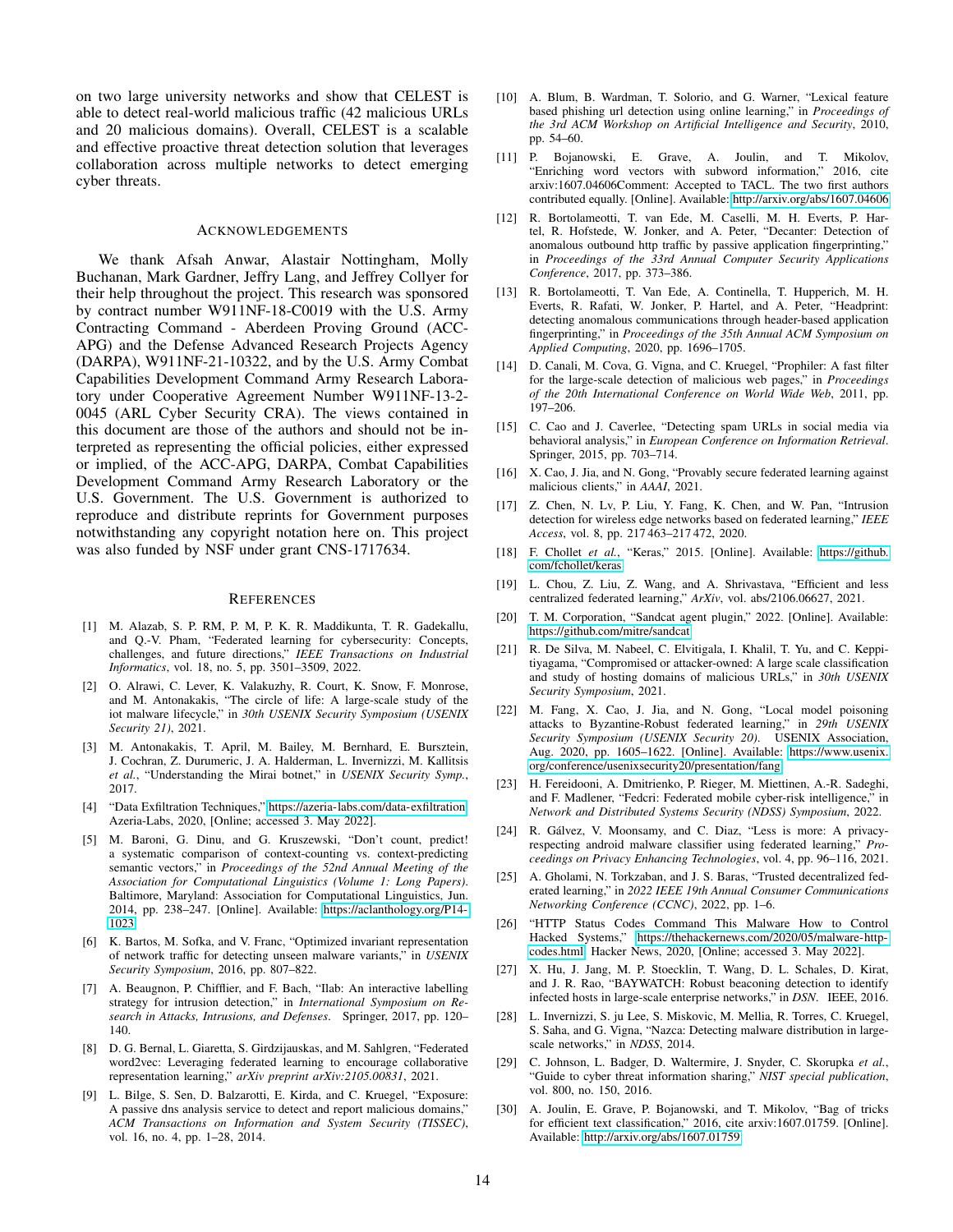- <span id="page-14-12"></span>[31] P. Kairouz, H. B. McMahan, B. Avent, A. Bellet, M. Bennis, A. N. Bhagoji, K. Bonawitz, Z. Charles, G. Cormode, R. Cummings, R. G. L. D'Oliveira, H. Eichner, S. E. Rouayheb, D. Evans, J. Gardner, Z. Garrett, A. Gascón, B. Ghazi, P. B. Gibbons, M. Gruteser, Z. Harchaoui, C. He, L. He, Z. Huo, B. Hutchinson, J. Hsu, M. Jaggi, T. Javidi, G. Joshi, M. Khodak, J. Konecný, A. Korolova, F. Koushanfar, S. Koyejo, T. Lepoint, Y. Liu, P. Mittal, M. Mohri, R. Nock, A. Özgür, R. Pagh, H. Qi, D. Ramage, R. Raskar, M. Raykova, D. Song, W. Song, S. U. Stich, Z. Sun, A. T. Suresh, F. Tramer, P. Vepakomma, J. Wang, ` L. Xiong, Z. Xu, Q. Yang, F. X. Yu, H. Yu, and S. Zhao, "Advances and Open Problems in Federated Learning," *Foundations and Trends® in Machine Learning*, vol. 14, no. 1–2, Jun. 2021. [Online]. Available: <https://www.nowpublishers.com/article/Details/MAL-083>
- <span id="page-14-29"></span>[32] K. Keahey, J. Anderson, Z. Zhen, P. Riteau, P. Ruth, D. Stanzione, M. Cevik, J. Colleran, H. S. Gunawi, C. Hammock, J. Mambretti, A. Barnes, F. Halbach, A. Rocha, and J. Stubbs, "Lessons learned from the chameleon testbed," in *Proceedings of the 2020 USENIX Annual Technical Conference (USENIX ATC '20)*. USENIX Association, July 2020.
- <span id="page-14-19"></span>[33] E. Khramtsova, C. Hammerschmidt, S. Lagraa, and R. State, "Federated learning for cyber security: SOC collaboration for malicious URL detection," in *2020 IEEE 40th International Conference on Distributed Computing Systems (ICDCS)*. IEEE, 2020, pp. 1316–1321.
- <span id="page-14-14"></span>[34] H. Le, O. Pham, D. Sahoo, and S. C. Hoi, "URLNet: Learning a URL representation with deep learning for malicious URL detection," *arXiv preprint arXiv:1802.03162*, 2018.
- <span id="page-14-13"></span>[35] B. Li, Y. Wu, J. Song, R. Lu, T. Li, and L. Zhao, "Deepfed: Federated deep learning for intrusion detection in industrial cyber–physical systems," *IEEE Transactions on Industrial Informatics*, vol. 17, no. 8, pp. 5615–5624, 2021.
- <span id="page-14-34"></span>[36] Y. Li, K. Xiong, T. Chin, and C. Hu, "A machine learning framework for domain generation algorithm-based malware detection," *IEEE Access*, vol. 7, pp. 32 765–32 782, 2019.
- <span id="page-14-28"></span>[37] F. T. Liu, K. M. Ting, and Z.-H. Zhou, "Isolation forest," in *8th IEEE Int'l. Conf. on Data Mining*. IEEE, 2008, pp. 413–422.
- <span id="page-14-21"></span>[38] E. Lughofer, "Single-pass active learning with conflict and ignorance," *Evolving Systems*, vol. 3, no. 4, pp. 251–271, 2012.
- <span id="page-14-1"></span>[39] J. Ma, L. K. Saul, S. Savage, and G. M. Voelker, "Beyond blacklists: learning to detect malicious web sites from suspicious URLs," in *Proceedings of the 15th ACM SIGKDD international conference on Knowledge discovery and data mining*, 2009, pp. 1245–1254.
- <span id="page-14-2"></span>[40] M. S. I. Mamun, M. A. Rathore, A. H. Lashkari, N. Stakhanova, and A. A. Ghorbani, "Detecting malicious URLs using lexical analysis," in *International Conference on Network and System Security*. Springer, 2016, pp. 467–482.
- <span id="page-14-6"></span>[41] V. Mavroeidis and S. Bromander, "Cyber threat intelligence model: an evaluation of taxonomies, sharing standards, and ontologies within cyber threat intelligence," in *2017 European Intelligence and Security Informatics Conference (EISIC)*. IEEE, 2017, pp. 91–98.
- <span id="page-14-8"></span>[42] J. McGahagan, D. Bhansali, M. Gratian, and M. Cukier, "A comprehensive evaluation of http header features for detecting malicious websites," in *2019 15th European Dependable Computing Conference (EDCC)*. IEEE, 2019, pp. 75–82.
- <span id="page-14-11"></span>[43] B. McMahan, E. Moore, D. Ramage, S. Hampson, and B. A. y Arcas, "Communication-efficient learning of deep networks from decentralized data," in *Artificial intelligence and statistics*. PMLR, 2017, pp. 1273– 1282.
- <span id="page-14-17"></span>[44] T. Mikolov, K. Chen, G. Corrado, and J. Dean, "Efficient estimation of word representations in vector space," 2013.
- <span id="page-14-18"></span>[45] T. Mikolov, I. Sutskever, K. Chen, G. S. Corrado, and J. Dean, "Distributed representations of words and phrases and their compositionality," in *NIPS*. Curran Associates, Inc., 2013, pp. 3111– 3119. [Online]. Available: [http://papers.nips.cc/paper/5021-distributed](http://papers.nips.cc/paper/5021-distributed-representations-of-words-and-phrases-and-their-compositionality.pdf)[representations-of-words-and-phrases-and-their-compositionality.pdf](http://papers.nips.cc/paper/5021-distributed-representations-of-words-and-phrases-and-their-compositionality.pdf)
- <span id="page-14-3"></span>[46] T. Nelms, R. Perdisci, and M. Ahamad, "Execscent: Mining for new c&c domains in live networks with adaptive control protocol templates,' in *Proceedings of the 22nd USENIX Conf. on Security*. USA: USENIX Association, 2013, p. 589–604.
- <span id="page-14-35"></span>[47] T. D. Nguyen, S. Marchal, M. Miettinen, H. Fereidooni, N. Asokan, and A.-R. Sadeghi, "Dïot: A federated self-learning anomaly detection

system for iot," in *2019 IEEE 39th International Conference on Distributed Computing Systems (ICDCS)*. IEEE, 2019, pp. 756–767.

- <span id="page-14-22"></span>[48] T. Ongun, O. Spohngellert, B. Miller, S. Boboila, A. Oprea, T. Eliassi-Rad, J. Hiser, A. Nottingham, J. Davidson, and M. Veeraraghavan, "PORTFILER: Port-level network traffic profiling for self-propagating malware detection," in *Proceedings of 9th Annual IEEE Conference on Communications and Network Security*, ser. CNS, 2021.
- <span id="page-14-23"></span>[49] T. Ongun, J. W. Stokes, J. B. Or, K. Tian, F. Tajaddodianfar, J. Neil, C. Seifert, A. Oprea, and J. C. Platt, "Living-off-the-land command detection using active learning," in *24th International Symposium on Research in Attacks, Intrusions and Defenses*, 2021, pp. 442–455.
- <span id="page-14-4"></span>[50] A. Oprea, Z. Li, R. Norris, and K. Bowers, "MADE: Security analytics for enterprise threat detection," in *ACSAC*, 2018, pp. 124–136.
- <span id="page-14-5"></span>[51] A. Oprea, Z. Li, T.-F. Yen, S. H. Chin, and S. Alrwais, "Detection of early-stage enterprise infection by mining large-scale log data," in *2015 45th Annual IEEE/IFIP Int'l. Conf. on Dependable Systems and Networks*. IEEE, 2015, pp. 45–56.
- <span id="page-14-37"></span>[52] J. Payne and A. Kundu, "Towards deep federated defenses against malware in cloud ecosystems," in *2019 First IEEE International Conference on Trust, Privacy and Security in Intelligent Systems and Applications (TPS-ISA)*. IEEE, 2019, pp. 92–100.
- <span id="page-14-9"></span>[53] R. Perdisci, W. Lee, and N. Feamster, "Behavioral clustering of http-based malware and signature generation using malicious network traces." in *NSDI*, vol. 10, 2010, p. 14.
- <span id="page-14-25"></span>[54] V. L. Pochat, T. Van Goethem, S. Tajalizadehkhoob, M. Korczyński, and W. Joosen, "Tranco: A research-oriented top sites ranking hardened against manipulation," *arXiv preprint arXiv:1806.01156*, 2018.
- <span id="page-14-24"></span>[55] T. Z. Project, "Zeek docs," 2019. [Online]. Available: [https:](https://docs.zeek.org/en/current/scripts/base/protocols/conn/main.zeek.html) [//docs.zeek.org/en/current/scripts/base/protocols/conn/main.zeek.html](https://docs.zeek.org/en/current/scripts/base/protocols/conn/main.zeek.html)
- <span id="page-14-27"></span>[56] R. Rehurek, "Gensim: Topic modelling for humans," *URL: https://radimrehurek. com/gensim/[accessed 2021-05-30]*, 2019.
- <span id="page-14-31"></span>[57] P. Rieger, T. D. Nguyen, M. Miettinen, and A. Sadeghi, "Deepsight: Mitigating backdoor attacks in federated learning through deep model inspection," *CoRR*, vol. abs/2201.00763, 2022. [Online]. Available: <https://arxiv.org/abs/2201.00763>
- <span id="page-14-15"></span>[58] D. Sahoo, C. Liu, and S. C. H. Hoi, "Malicious URL detection using machine learning: A survey," *CoRR*, vol. abs/1701.07179, 2017. [Online]. Available:<http://arxiv.org/abs/1701.07179>
- <span id="page-14-16"></span>[59] D. D. Sarkar, "A hands-on intuitive approach to deep learning methods for text data — word2vec, glove and fasttext," [https://towardsdatascience.com/understanding-feature-engineering](https://towardsdatascience.com/understanding-feature-engineering-part-4-deep-learning-methods-for-text-data-96c44370bbfa)[part-4-deep-learning-methods-for-text-data-96c44370bbfa,](https://towardsdatascience.com/understanding-feature-engineering-part-4-deep-learning-methods-for-text-data-96c44370bbfa) 2018.
- <span id="page-14-20"></span>[60] J. Saxe and K. Berlin, "eXpose: A character-level convolutional neural network with embeddings for detecting malicious URLs, file paths and registry keys," *arXiv preprint arXiv:1702.08568*, 2017.
- <span id="page-14-36"></span>[61] W. Schneble and G. Thamilarasu, "Attack detection using federated learning in medical cyber-physical systems," in *28th International Conference on Computer Communications and Networks (ICCCN)*, 2019, pp. 1–8.
- <span id="page-14-32"></span>[62] V. Shejwalkar and A. Houmansadr, "Manipulating the byzantine: Optimizing model poisoning attacks and defenses for federated learning," *NDSS*, 2021.
- <span id="page-14-10"></span>[63] R. Sommer and V. Paxson, "Outside the closed world: On using machine learning for network intrusion detection," in *2010 IEEE Symp. on security and privacy*. IEEE, 2010, pp. 305–316.
- <span id="page-14-7"></span>[64] A. K. Sood, S. Zeadally, and R. J. Enbody, "An empirical study of httpbased financial botnets," *IEEE Transactions on Dependable and Secure Computing*, vol. 13, no. 2, pp. 236–251, 2014.
- <span id="page-14-0"></span>[65] Symantec Security Response, "What you need to know about the wannacry ransomware," [https://symantec-blogs.broadcom.com/blogs/threat](https://symantec-blogs.broadcom.com/blogs/threat-intelligence/wannacry-ransomware-attack)[intelligence/wannacry-ransomware-attack,](https://symantec-blogs.broadcom.com/blogs/threat-intelligence/wannacry-ransomware-attack) 2017.
- <span id="page-14-26"></span>[66] "Tensorflow federated: Machine learning on decentralized data," Tensorflow, 2022. [Online]. Available: [https://www.tensorflow.org/](https://www.tensorflow.org/federated) [federated](https://www.tensorflow.org/federated)
- <span id="page-14-33"></span>[67] K. Thomas, C. Grier, J. Ma, V. Paxson, and D. Song, "Design and evaluation of a real-time URL spam filtering service," in *2011 IEEE symposium on security and privacy*. IEEE, 2011, pp. 447–462.
- <span id="page-14-30"></span>[68] V. Tolpegin, S. Truex, M. E. Gursoy, and L. Liu, "Data poisoning attacks against federated learning systems," in *Computer Security – ESORICS*